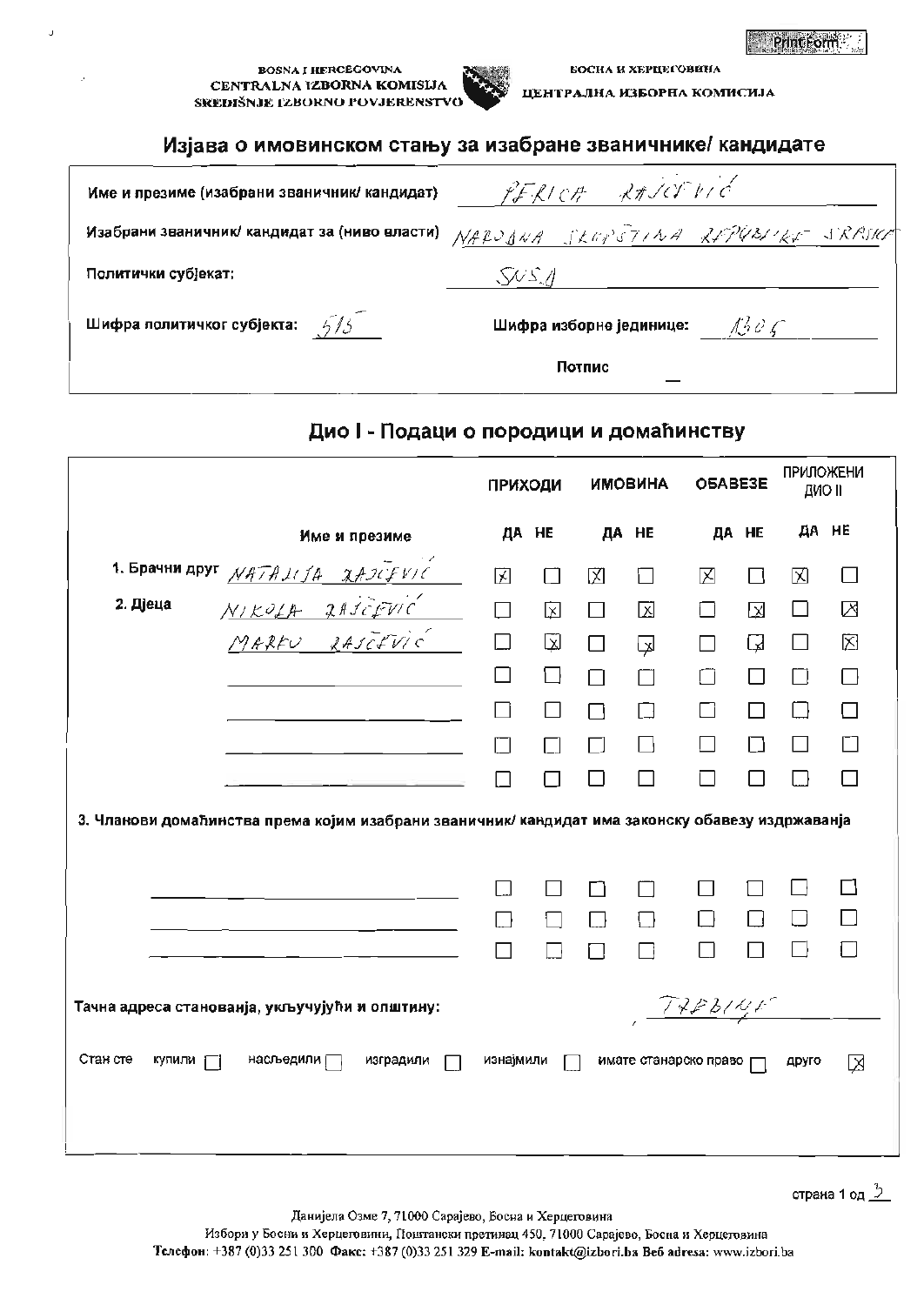|                                                                                                                                     |                       |                       | ПРИХОДИ У БОСНИ И ХЕРЦЕГОВИНИ И ИНОСТРАНСТВУ У ПРОТЕКЛОЈ КАЛЕНДАРСКОЈ ГОДИНИ                                                                                  |                                           |                  | Износ прихода (KM) |
|-------------------------------------------------------------------------------------------------------------------------------------|-----------------------|-----------------------|---------------------------------------------------------------------------------------------------------------------------------------------------------------|-------------------------------------------|------------------|--------------------|
|                                                                                                                                     | Врста приход<br>ДА    | HE                    | Период(од-до)                                                                                                                                                 |                                           |                  |                    |
|                                                                                                                                     |                       |                       |                                                                                                                                                               |                                           |                  |                    |
| 1. Плата                                                                                                                            | ⊠                     | $\Box$                | $01 - 01$ . 10 31. 11. 2005                                                                                                                                   |                                           | <u>32.400 ov</u> |                    |
| 2. Пензија                                                                                                                          |                       |                       |                                                                                                                                                               |                                           |                  |                    |
| 3. Накнада                                                                                                                          | ☑                     |                       | 01 01 10 31 12 2005.                                                                                                                                          |                                           |                  | 22.500.00          |
| 4. Комисија                                                                                                                         |                       |                       |                                                                                                                                                               |                                           |                  |                    |
| 5. Хонорар                                                                                                                          | ┓                     |                       |                                                                                                                                                               |                                           |                  |                    |
| 6. Друго                                                                                                                            |                       |                       |                                                                                                                                                               |                                           |                  |                    |
|                                                                                                                                     |                       |                       |                                                                                                                                                               | укупна вриједност $\frac{f}{f}$ , 900, 00 |                  |                    |
| 1. Стан<br>2. Kyħa<br>3. Земљиште<br>4. Пословни простор<br>5. Фирма<br>6. Возило<br>7. Обвезнице<br>8. Дионице<br>9. Рачун у банци | ⊠<br>H<br>П<br>┐      | $\Box$<br>$\Box$<br>П | 1/2                                                                                                                                                           | 25/314                                    |                  | 75,000,00          |
| 10. Друго                                                                                                                           |                       |                       |                                                                                                                                                               |                                           |                  |                    |
|                                                                                                                                     |                       |                       |                                                                                                                                                               | укупна вриједност                         |                  | 75.00000           |
| Херцегоивини и иностранству                                                                                                         | ДА                    | HE                    | ОБАВЕЗЕ - Наведите сва дуговања, обавезе, мјенице, кредите и јемства за такве обавезе у Босни и<br>Врста обавезе Име или назив повјериоца Датум измирења дуга |                                           |                  | Вриједност (КМ)    |
| 1. Дугованја                                                                                                                        |                       |                       |                                                                                                                                                               |                                           |                  |                    |
| 2. Обавезе                                                                                                                          |                       |                       |                                                                                                                                                               |                                           |                  |                    |
|                                                                                                                                     | $\Box$                | $\Box$                |                                                                                                                                                               |                                           |                  |                    |
|                                                                                                                                     |                       |                       | $B F K K F$                                                                                                                                                   | 2009                                      |                  | 10.00000           |
| 3. Мјенице<br>4. Кредит                                                                                                             | $\boxtimes$ $\square$ |                       |                                                                                                                                                               |                                           |                  |                    |
|                                                                                                                                     |                       |                       |                                                                                                                                                               |                                           |                  |                    |
|                                                                                                                                     | $\Box$                |                       |                                                                                                                                                               |                                           |                  |                    |
| 5. Јемства<br>6. Друго                                                                                                              |                       |                       |                                                                                                                                                               | укупна вриједност                         |                  | 40.00000           |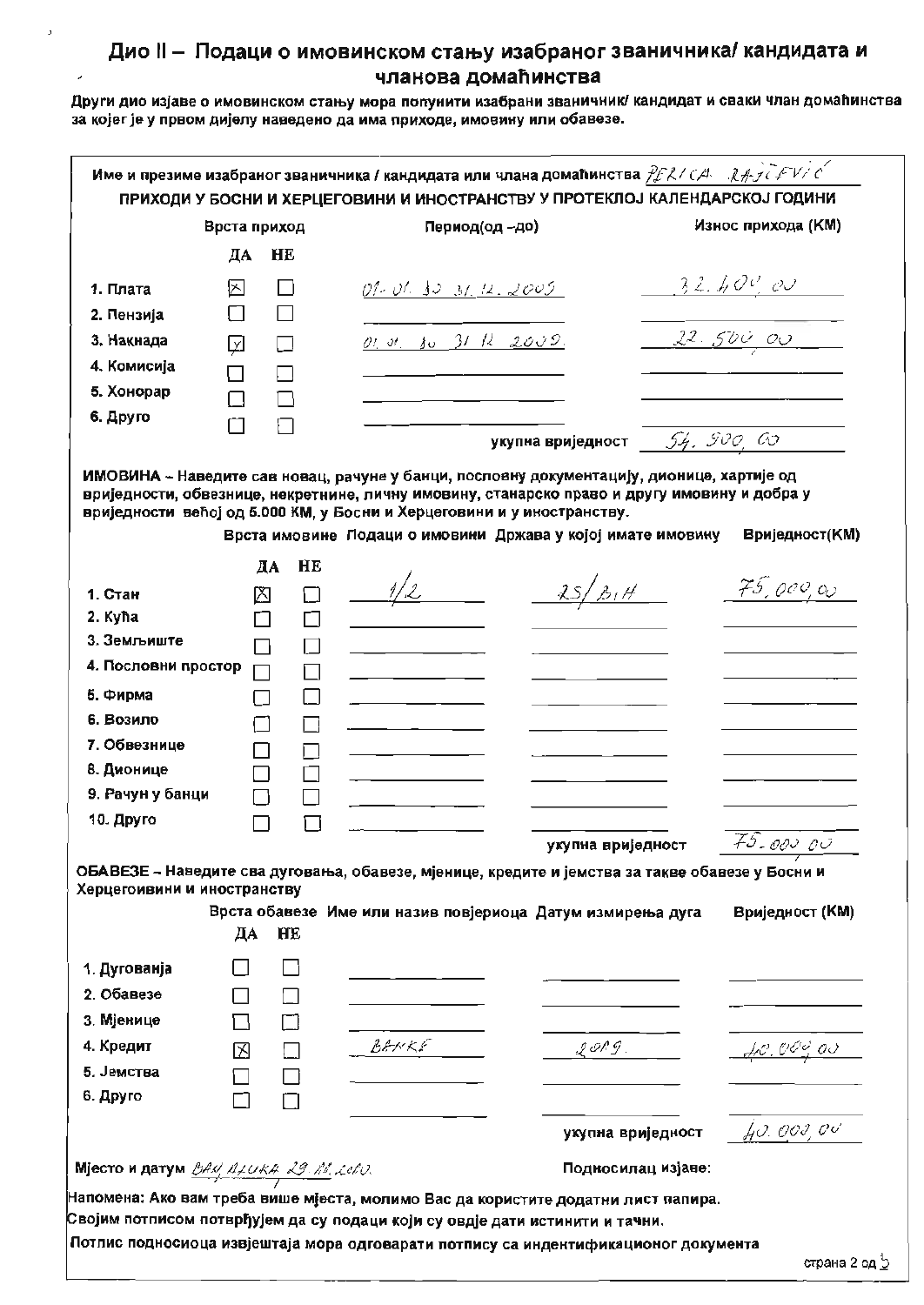Други дио изјаве о имовинском стању мора попунити изабрани званичник/ кандидат и сваки члан домаћинства за којег је у првом дијелу наведено да има приходе, имовину или обавезе.

|                                                    |                    |                          |                                                                                                                                                                                                                                       |                    | ПРИХОДИ У БОСНИ И ХЕРЦЕГОВИНИ И ИНОСТРАНСТВУ У ПРОТЕКЛОЈ КАЛЕНДАРСКОЈ ГОДИНИ<br>Износ прихода (KM) |
|----------------------------------------------------|--------------------|--------------------------|---------------------------------------------------------------------------------------------------------------------------------------------------------------------------------------------------------------------------------------|--------------------|----------------------------------------------------------------------------------------------------|
|                                                    | Врста приход<br>ДА | HE                       | Период(од-до)                                                                                                                                                                                                                         |                    |                                                                                                    |
|                                                    |                    |                          |                                                                                                                                                                                                                                       |                    |                                                                                                    |
| 1. Плата                                           | $\times$           |                          | OP. OR. 10 31 12. 2009                                                                                                                                                                                                                |                    | $\frac{1}{\sqrt{11}}$ , 000 00                                                                     |
| 2. Пензија                                         |                    |                          |                                                                                                                                                                                                                                       |                    |                                                                                                    |
| 3. Накнада                                         |                    |                          |                                                                                                                                                                                                                                       |                    |                                                                                                    |
| 4. Комисија                                        |                    |                          |                                                                                                                                                                                                                                       |                    |                                                                                                    |
| 5. Хонорар                                         |                    |                          |                                                                                                                                                                                                                                       |                    |                                                                                                    |
| 6. Друго                                           |                    |                          |                                                                                                                                                                                                                                       |                    |                                                                                                    |
|                                                    |                    |                          |                                                                                                                                                                                                                                       |                    |                                                                                                    |
|                                                    |                    |                          | вриједности, обвезнице, некретнине, личну имовину, станарско право и другу имовину и добра у<br>вриједности већој од 5.000 КМ, у Босни и Херцеговини и у иностранству.<br>Врста имовине Подаци о имовини Држава у којој имате имовину |                    | Вриједност(КМ)                                                                                     |
|                                                    |                    | HE<br>ДА                 |                                                                                                                                                                                                                                       |                    |                                                                                                    |
| 1. Стан                                            | 図                  |                          | $\frac{1}{2}$                                                                                                                                                                                                                         | 25/13, H           | <u>25.000 00</u>                                                                                   |
| 2. Kyha                                            |                    |                          |                                                                                                                                                                                                                                       |                    |                                                                                                    |
| 3. Земљиште                                        |                    |                          |                                                                                                                                                                                                                                       |                    |                                                                                                    |
| 4. Пословни простор                                |                    |                          |                                                                                                                                                                                                                                       |                    |                                                                                                    |
| 5. Фирма                                           |                    |                          |                                                                                                                                                                                                                                       |                    |                                                                                                    |
| 6. Возило                                          | М                  |                          | $GOLF$ IV                                                                                                                                                                                                                             | 2s/3,4             | 10.00000                                                                                           |
| 7. Обвезнице                                       |                    |                          |                                                                                                                                                                                                                                       |                    |                                                                                                    |
| 8. Дионице                                         |                    |                          |                                                                                                                                                                                                                                       |                    |                                                                                                    |
| 9. Рачун у банци                                   |                    |                          |                                                                                                                                                                                                                                       |                    |                                                                                                    |
| 10. Друго                                          |                    |                          |                                                                                                                                                                                                                                       |                    |                                                                                                    |
| Херцегоивини и иностранству                        | ДА                 | HE                       | ОБАВЕЗЕ - Наведите сва дуговања, обавезе, мјенице, кредите и јемства за такве обавезе у Босни и<br>Врста обавезе Име или назив повјериоца Датум измирења дуга                                                                         | укупна вриједност  | 85.000,00<br>Вриједност (КМ)                                                                       |
|                                                    |                    |                          |                                                                                                                                                                                                                                       |                    |                                                                                                    |
| 1. Дугованја<br>2. Обавезе                         |                    |                          |                                                                                                                                                                                                                                       |                    |                                                                                                    |
| 3. Мјенице                                         |                    |                          |                                                                                                                                                                                                                                       |                    |                                                                                                    |
|                                                    | $\Box$             |                          |                                                                                                                                                                                                                                       |                    |                                                                                                    |
| 4. Кредит<br>5. Јемства                            | 凶                  | $\sim$ 10 $\pm$          | BAKKF                                                                                                                                                                                                                                 | 2015.              | 25.000,00                                                                                          |
|                                                    |                    | $\overline{\phantom{a}}$ |                                                                                                                                                                                                                                       |                    |                                                                                                    |
| 6. Друго                                           |                    |                          |                                                                                                                                                                                                                                       |                    |                                                                                                    |
|                                                    |                    |                          |                                                                                                                                                                                                                                       | укупна вриједност  | 25.00000                                                                                           |
| Мјесто и датум <u>В<i>дм дду ка 29 М. 2020</i></u> |                    |                          |                                                                                                                                                                                                                                       | Подносилац изјаве: |                                                                                                    |
|                                                    |                    |                          |                                                                                                                                                                                                                                       |                    |                                                                                                    |

Потпис подносиоца извјештаја мора одговарати потпису са индентификационог документа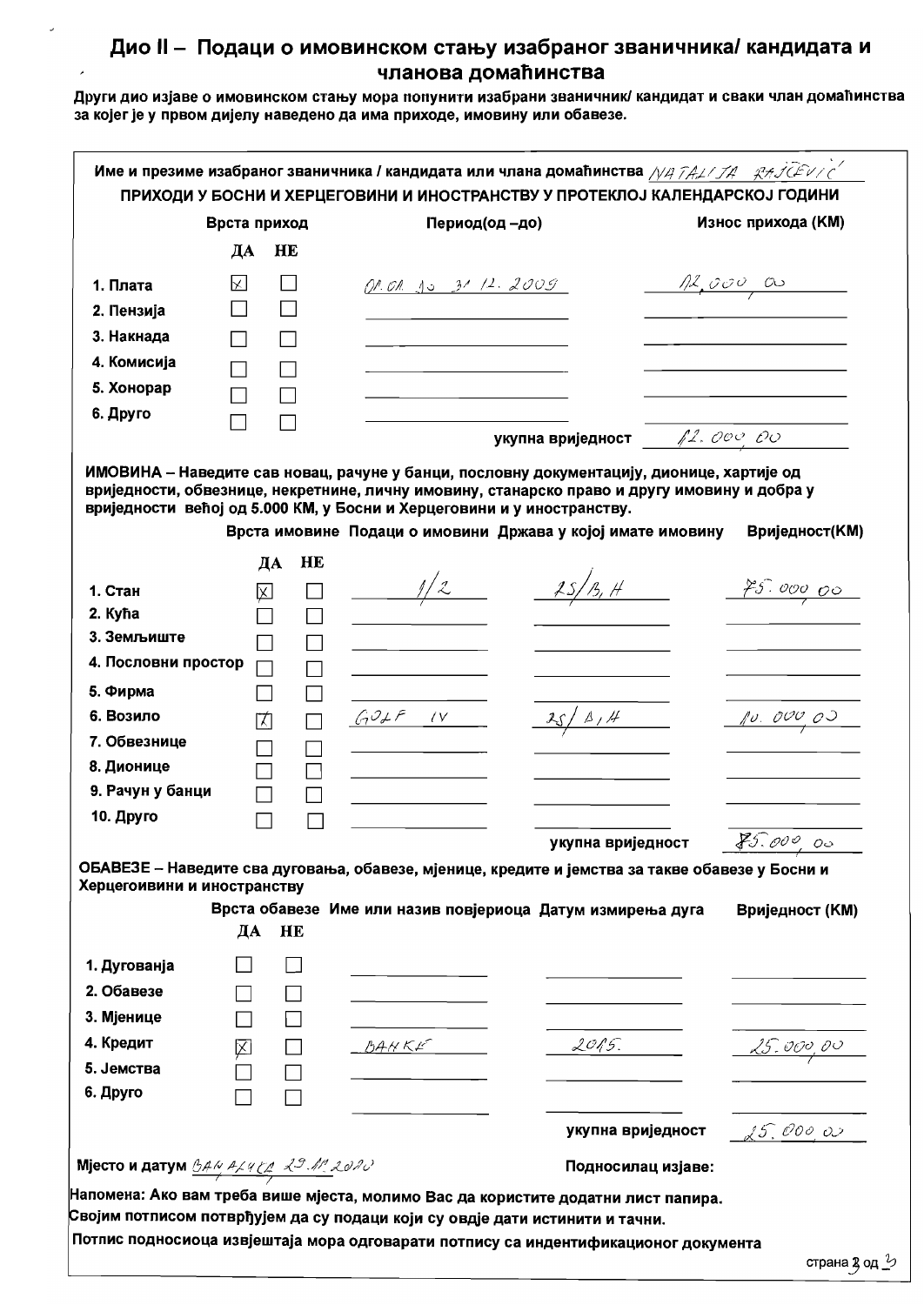#### **BOSNA I HERCEGOVINA** CENTRALNA IZBORNA KOMISIJA SREDIŠNJE IZBORNO POVJERENSTVO



ЦЕНТРАЛЦА НЗБОРНА КОМИСИЈА

БОСНА И ХЕРЦЕГОВИНА

### Изјава о имовинском стању за изабране званичнике/ кандидате

| Име и презиме (изабрани званичник/ кандидат)  | RADOVAN<br><u>VUKOVIL</u>        |
|-----------------------------------------------|----------------------------------|
| Изабрани званичник/ кандидат за (ниво власти) | $\mathcal{N}_{\mathbb{Z}}$<br>やー |
| Политички субјекат:                           | <u>ىلې كىرى </u>                 |
| Шифра политичког субјекта:                    | Шифра изборне јединице:          |
|                                               | Потпис                           |

### Дио I - Подаци о породици и домаћинству

|                      |                                                                                                  | ПРИХОДИ                   |        |                         | <b>ИМОВИНА</b>        |                         | OBABE3E | ПРИЛОЖЕНИ<br>ДИО ІІ |    |
|----------------------|--------------------------------------------------------------------------------------------------|---------------------------|--------|-------------------------|-----------------------|-------------------------|---------|---------------------|----|
|                      | Име и презиме                                                                                    |                           | ДА НЕ  |                         | ДА НЕ                 |                         | ДА НЕ   | ДА НЕ               |    |
|                      | 1. Брачни друг RadisLavka Vukovic                                                                | $\mathbf{X}$              |        |                         | $\mathbf X$           | $\mathbf x$             |         |                     |    |
| 2. Дјеца             | VUKOVIC VLadimir                                                                                 | $\boldsymbol{\mathsf{X}}$ | $\Box$ | $\overline{\mathbf{x}}$ | $\mathbf{I}$          | $\mathbf x$             |         |                     |    |
|                      | yuković bojan                                                                                    | $\mathbf{\overline{X}}$   | $\Box$ | $\overline{\mathbf{X}}$ | $\mathsf{I}$          | $\overline{\mathbf{X}}$ |         | n d                 | I. |
|                      |                                                                                                  | Ū                         | $\Box$ | $\sim 10$               |                       |                         |         |                     | m  |
|                      |                                                                                                  |                           |        | ÷.                      |                       |                         |         | I.                  | П  |
|                      |                                                                                                  |                           |        | b.                      | T.                    |                         |         |                     |    |
|                      |                                                                                                  |                           |        |                         | 7.                    |                         |         |                     |    |
|                      | 3. Чланови домаћинства према којим изабрани званичник/ кандидат има законску обавезу издржаванја |                           |        |                         |                       |                         |         |                     |    |
|                      |                                                                                                  |                           |        |                         |                       |                         |         |                     |    |
|                      |                                                                                                  |                           |        |                         |                       |                         |         |                     |    |
|                      | Тачна адреса станованја, укључујући и општину:                                                   |                           |        |                         |                       |                         |         |                     |    |
| Стан сте<br>купили X | насљедили $\Box$<br>изградили<br>$\boxtimes$                                                     | изнајмили                 |        |                         | имате станарско право |                         |         | シンニ バ<br>друго      |    |

страна 1 од \_

Данијела Озме 7, 71000 Сарајево, Босна и Херцеговина

Избори у Босни и Херцеговини, Поштански претинац 450, 71000 Сарајево, Босна и Херцеговина Телефон: +387 (0)33 251 300 Факс: +387 (0)33 251 329 E-mail: kontakt@izbori.ba Beб adresa: www.izbori.ba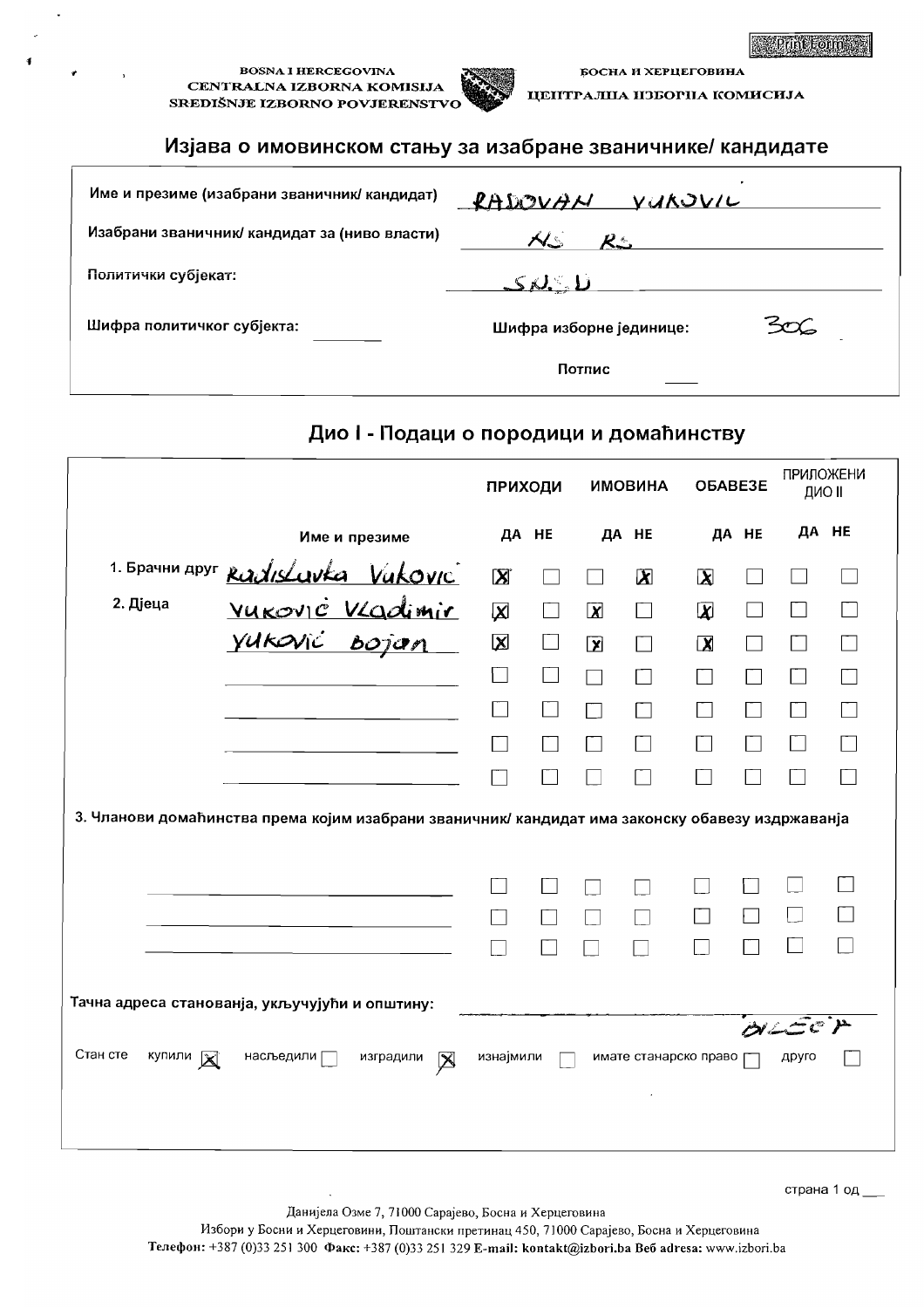|                             | Врста приход              |                             | Период(од-до)                                                          |                                                                                                                                                                                                                                                          | Износ прихода (KM)                         |
|-----------------------------|---------------------------|-----------------------------|------------------------------------------------------------------------|----------------------------------------------------------------------------------------------------------------------------------------------------------------------------------------------------------------------------------------------------------|--------------------------------------------|
|                             | ДА                        | HE                          |                                                                        |                                                                                                                                                                                                                                                          |                                            |
| 1. Плата                    | $\mathbf{X}$              |                             | $01.01.09 - 311.09$                                                    |                                                                                                                                                                                                                                                          | <u>35.000,00K</u> H                        |
| 2. Пензија                  |                           |                             |                                                                        |                                                                                                                                                                                                                                                          |                                            |
| 3. Накнада                  |                           |                             |                                                                        |                                                                                                                                                                                                                                                          |                                            |
| 4. Комисија                 |                           |                             |                                                                        |                                                                                                                                                                                                                                                          |                                            |
| 5. Хонорар                  |                           |                             |                                                                        |                                                                                                                                                                                                                                                          |                                            |
| 6. Друго                    |                           |                             |                                                                        |                                                                                                                                                                                                                                                          |                                            |
|                             |                           |                             |                                                                        | укупна вриједност                                                                                                                                                                                                                                        |                                            |
|                             | ДА                        | HE                          | вриједности већој од 5.000 КМ, у Босни и Херцеговини и у иностранству. | ИМОВИНА - Наведите сав новац, рачуне у банци, пословну документацију, дионице, хартије од<br>вриједности, обвезнице, некретнине, личну имовину, станарско право и другу имовину и добра у<br>Врста имовине Подаци о имовини Држава у којој имате имовину | Вриједност(КМ)                             |
| 1. Стан                     | $\overline{\mathbf{X}}$   |                             |                                                                        | <u>G Gora (Jado)</u>                                                                                                                                                                                                                                     |                                            |
| 2. Kyha                     | ⊠                         |                             |                                                                        | B.H Bilcca                                                                                                                                                                                                                                               |                                            |
| 3. Земљиште                 | $\sim$                    | $\overline{\mathbf{x}}$     |                                                                        |                                                                                                                                                                                                                                                          |                                            |
| 4. Пословни простор         | $\overline{\mathbf{K}}$   | $\sim$                      | $8\,$ m $^{\mathcal{L}}$                                               | Bileea                                                                                                                                                                                                                                                   |                                            |
| 5. Фирма                    |                           | $\mathbf{\overline{X}}$     |                                                                        |                                                                                                                                                                                                                                                          |                                            |
| 6. Возило                   | $\overline{\mathsf{x}}$   |                             |                                                                        | BiCecq                                                                                                                                                                                                                                                   |                                            |
| 7. Обвезнице                |                           | $\overline{\mathbf{x}}$     |                                                                        |                                                                                                                                                                                                                                                          |                                            |
| 8. Дионице                  |                           | $\overline{\mathbf{x}}$     |                                                                        |                                                                                                                                                                                                                                                          |                                            |
| 9. Рачун у банци            | $\boldsymbol{\mathsf{x}}$ |                             | &ato                                                                   |                                                                                                                                                                                                                                                          | 400,001                                    |
| 10. Друго                   |                           | $\overline{\boldsymbol{X}}$ |                                                                        |                                                                                                                                                                                                                                                          |                                            |
|                             |                           |                             |                                                                        | укупна вриједност                                                                                                                                                                                                                                        |                                            |
|                             |                           |                             |                                                                        | ОБАВЕЗЕ - Наведите сва дуговања, обавезе, мјенице, кредите и јемства за такве обавезе у Босни и                                                                                                                                                          |                                            |
| Херцегоивини и иностранству | ДА                        | HE                          |                                                                        | Врста обавезе Име или назив повјериоца Датум измирења дуга                                                                                                                                                                                               | Вриједност (KM)                            |
| 1. Дугованја                |                           | $\mathbf{X}$                |                                                                        |                                                                                                                                                                                                                                                          |                                            |
| 2. Обавезе                  |                           | 区                           |                                                                        |                                                                                                                                                                                                                                                          |                                            |
| 3. Мјенице                  |                           | 乥                           |                                                                        |                                                                                                                                                                                                                                                          |                                            |
| 4. Кредит                   | $\boxtimes$               |                             |                                                                        | 2c/2                                                                                                                                                                                                                                                     | $10.002 \times 10$                         |
| 5. Јемства                  |                           |                             |                                                                        |                                                                                                                                                                                                                                                          |                                            |
| 6. Друго                    |                           |                             |                                                                        |                                                                                                                                                                                                                                                          |                                            |
|                             |                           |                             |                                                                        | укупна вриједност                                                                                                                                                                                                                                        | $1^\mathcal{O}$ . 22 $\mathcal{O}_I$ 90 KM |
|                             |                           |                             |                                                                        |                                                                                                                                                                                                                                                          |                                            |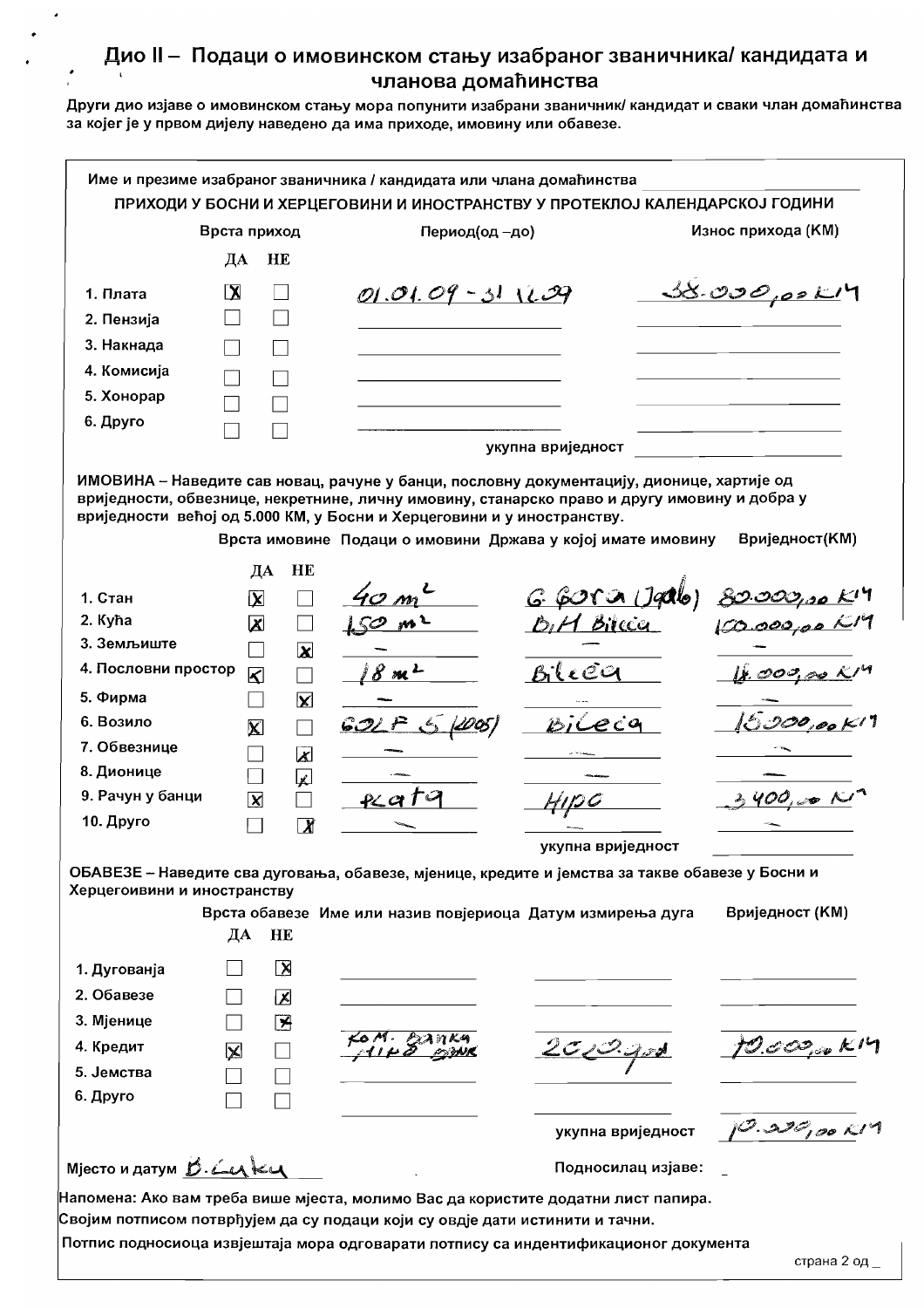#### **BOSNA I HERCEGOVINA** CENTRALNA IZBORNA KOMISIJA SREDIŠNJE IZBORNO POVJERENSTVO



БОСНА И ХЕРЦЕГОВИНА ЦЕНТРАЛНА ИЗБОРНА КОМИСИЈА

#### Изјава о имовинском стању за изабране званичнике/ кандидате

| Име и презиме (изабрани званичник/ кандидат)  | BYKOTA D. OBEAAPLISA             |
|-----------------------------------------------|----------------------------------|
| Изабрани званичник/ кандидат за (ниво власти) | HAPORHA GRUNWTUHA PC             |
| Политички субјекат:                           | GATCKA ALEMUKPATCKA CTPAHKA      |
| Шифра политичког субјекта: $CMX$              | Шифра изборне јединице $z = 306$ |
|                                               | Потпис                           |

## Дио I - Подаци о породици и домаћинству

|                    |                                                                                                  | <b>ПРИХОДИ</b>              |        |        | <b>ИМОВИНА</b>        | OBABE3E |                                                                     | <b>ПРИЛОЖЕНИ</b><br>ДИО ІІ  |                         |
|--------------------|--------------------------------------------------------------------------------------------------|-----------------------------|--------|--------|-----------------------|---------|---------------------------------------------------------------------|-----------------------------|-------------------------|
|                    | Име и презиме                                                                                    | ДА НЕ                       |        | ДА НЕ  |                       |         | ДА НЕ                                                               | ДА НЕ                       |                         |
| 1. Брачни друг     | UTUBEPA                                                                                          | 図                           | $\Box$ | Н      | 区                     |         | $\mathsf{X}% _{0}^{X\rightarrow\mathsf{X}}\left( \mathsf{X}\right)$ | $\chi$                      | $\Box$                  |
| 2. Дјеца           |                                                                                                  | $\mathcal{L}_{\mathcal{A}}$ | 区      | $\Box$ | $\boxtimes$           |         | 図                                                                   | $\mathcal{L}_{\mathcal{A}}$ | $\overline{\mathsf{X}}$ |
|                    |                                                                                                  | П                           | 区      | П      | 区                     |         | K                                                                   |                             | $\mathsf{\overline{X}}$ |
|                    |                                                                                                  | ×.                          | $\Box$ | П      | $\Box$                | П       | П                                                                   |                             | П                       |
|                    |                                                                                                  | $\overline{\phantom{0}}$    | $\Box$ | n.     |                       | $\Box$  | $\sim$                                                              |                             | П                       |
|                    |                                                                                                  | $\overline{\phantom{a}}$    | П      | П      | П                     | П       |                                                                     |                             |                         |
|                    |                                                                                                  |                             |        |        | $\sim$                | П       |                                                                     |                             |                         |
|                    | 3. Чланови домаћинства према којим изабрани званичник/ кандидат има законску обавезу издржаванја |                             |        |        |                       |         |                                                                     |                             |                         |
|                    |                                                                                                  |                             |        |        |                       |         |                                                                     |                             |                         |
|                    |                                                                                                  |                             |        |        |                       |         |                                                                     |                             |                         |
|                    |                                                                                                  | m.                          |        | $\Box$ |                       | ×.      |                                                                     |                             |                         |
|                    |                                                                                                  |                             |        |        |                       |         |                                                                     |                             |                         |
|                    | Тачна адреса станованја, укључујући и општину:                                                   |                             |        |        |                       |         |                                                                     |                             |                         |
| Стан сте<br>Купили | насљедили Г<br>изградили                                                                         | изнајмили                   |        |        | имате станарско право |         |                                                                     | друго                       | $\overline{\mathsf{X}}$ |
|                    |                                                                                                  |                             |        |        |                       |         |                                                                     |                             |                         |

страна 1 од 5

Данијела Озме 7, 71000 Сарајево, Босна и Херцеговина

Избори у Босни и Херцеговини, Поштански претинац 450, 71000 Сарајево, Босна и Херцеговина Телефон: +387 (0)33 251 300 Факс: +387 (0)33 251 329 E-mail: kontakt@izbori.ba Beб adresa: www.izbori.ba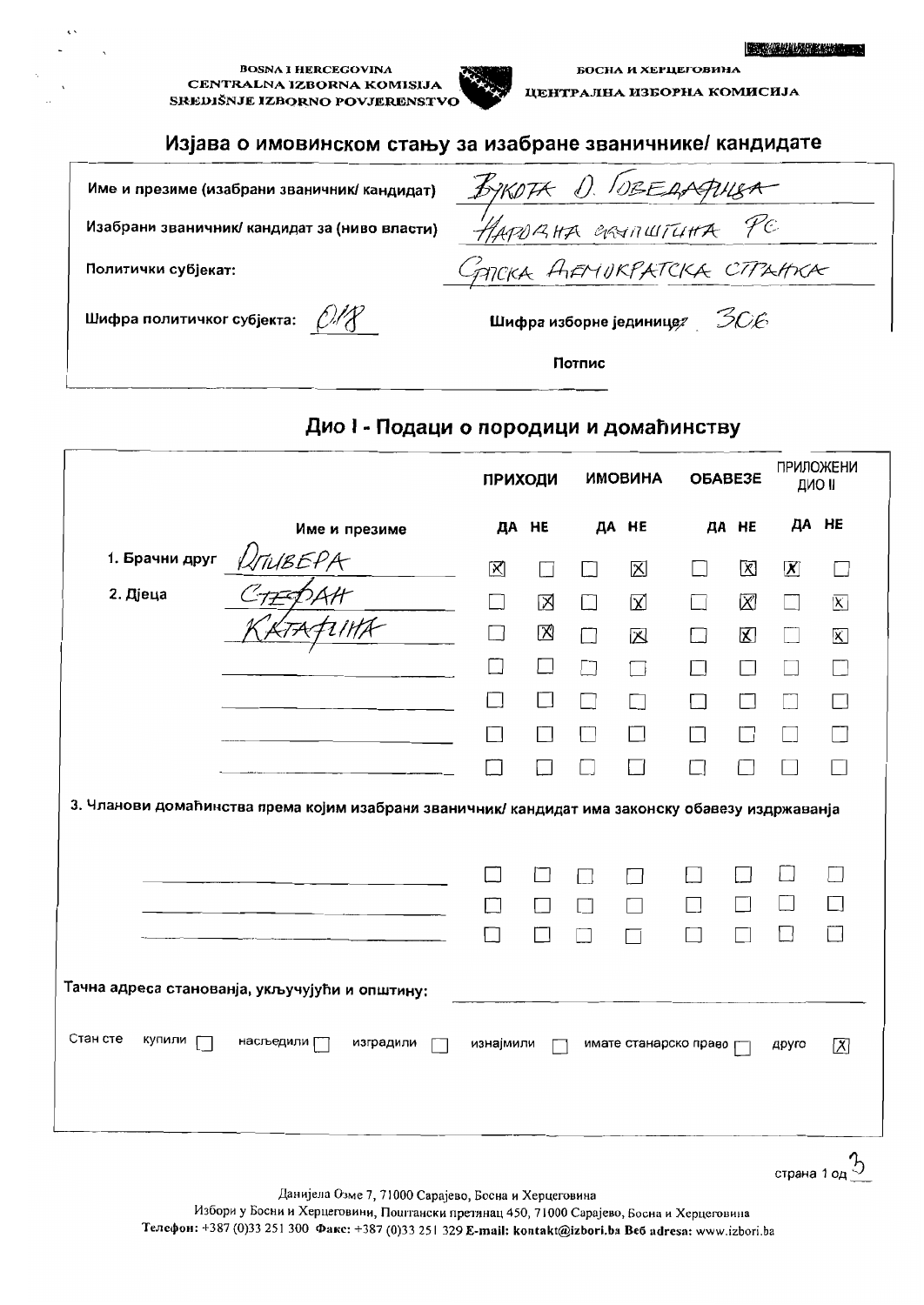|                                | Врста приход            |                         | Период(од-до)                                                                                                                         |                                | Износ прихода (КМ)    |
|--------------------------------|-------------------------|-------------------------|---------------------------------------------------------------------------------------------------------------------------------------|--------------------------------|-----------------------|
|                                | ДА                      | HE                      |                                                                                                                                       |                                |                       |
| 1. Плата                       | 冈                       |                         | Ol. O1. - 31.12 2007.                                                                                                                 |                                | H62067                |
| 2. Пензија                     |                         | 区                       |                                                                                                                                       |                                |                       |
| 3. Накнада                     |                         | ⊠                       |                                                                                                                                       |                                |                       |
| 4. Комисија                    |                         |                         |                                                                                                                                       |                                |                       |
| 5. Хонорар                     |                         | $\overline{\mathsf{x}}$ |                                                                                                                                       |                                |                       |
| 6. Друго                       |                         | 兦                       |                                                                                                                                       |                                |                       |
|                                |                         | 囚                       |                                                                                                                                       | укупна вриједност $-46.201.78$ |                       |
|                                | ДА                      | HE                      | вриједности већој од 5.000 КМ, у Босни и Херцеговини и у иностранству.<br>Врста имовине Подаци о имовини Држава у којој имате имовину |                                | Вриједност(КМ)        |
| 1. Стан                        | $\vert X \vert$         |                         | $30 \mu^2$ (1/2)                                                                                                                      | CREUTA                         | $\omega \circ \sigma$ |
| 2. Kyħa                        |                         |                         |                                                                                                                                       |                                |                       |
| 3. Земљиште                    |                         |                         |                                                                                                                                       |                                |                       |
| 4. Пословни простор            |                         |                         |                                                                                                                                       |                                |                       |
| 5. Фирма                       |                         |                         |                                                                                                                                       |                                |                       |
| 6. Возило                      | $\overline{\mathsf{x}}$ |                         | $AYAU$ 4                                                                                                                              | 64X                            | $\sqrt{1}$ ove.       |
| 7. Обвезнице                   |                         |                         |                                                                                                                                       |                                |                       |
| 8. Дионице<br>9. Рачун у банци |                         |                         | $H\Lambda 5$                                                                                                                          |                                |                       |
| 10. Друго                      | $\boxtimes$             |                         | KEЩ                                                                                                                                   | $\beta$ и Х<br>Би)             |                       |
|                                | 冈                       |                         |                                                                                                                                       | укупна вриједност              |                       |
|                                |                         |                         |                                                                                                                                       |                                |                       |
| Херцегоивини и иностранству    |                         |                         | ОБАВЕЗЕ - Наведите сва дуговања, обавезе, мјенице, кредите и јемства за такве обавезе у Босни и                                       |                                |                       |
|                                | ДА                      | HE                      | Врста обавезе Име или назив повјериоца Датум измирења дуга                                                                            |                                | Вриједност (КМ)       |
| 1. Дугованја                   |                         | ⊠                       |                                                                                                                                       |                                |                       |
| 2. Обавезе                     |                         | 区                       |                                                                                                                                       |                                |                       |
| 3. Мјенице                     |                         | 区                       |                                                                                                                                       |                                |                       |
| 4. Кредит                      |                         | $\overline{\mathbf{X}}$ |                                                                                                                                       |                                |                       |
| 5. Јемства                     | 区                       |                         | CADFORAH / TORKO                                                                                                                      |                                | 40.001, 60            |
| 6. Друго                       |                         | $\boxtimes$             |                                                                                                                                       |                                |                       |
|                                |                         |                         |                                                                                                                                       | укупна вриједност              | 40000,00              |
|                                |                         |                         |                                                                                                                                       |                                |                       |
| Мјесто и датум $24.$ М. $200.$ |                         |                         |                                                                                                                                       | Подносилац изја                |                       |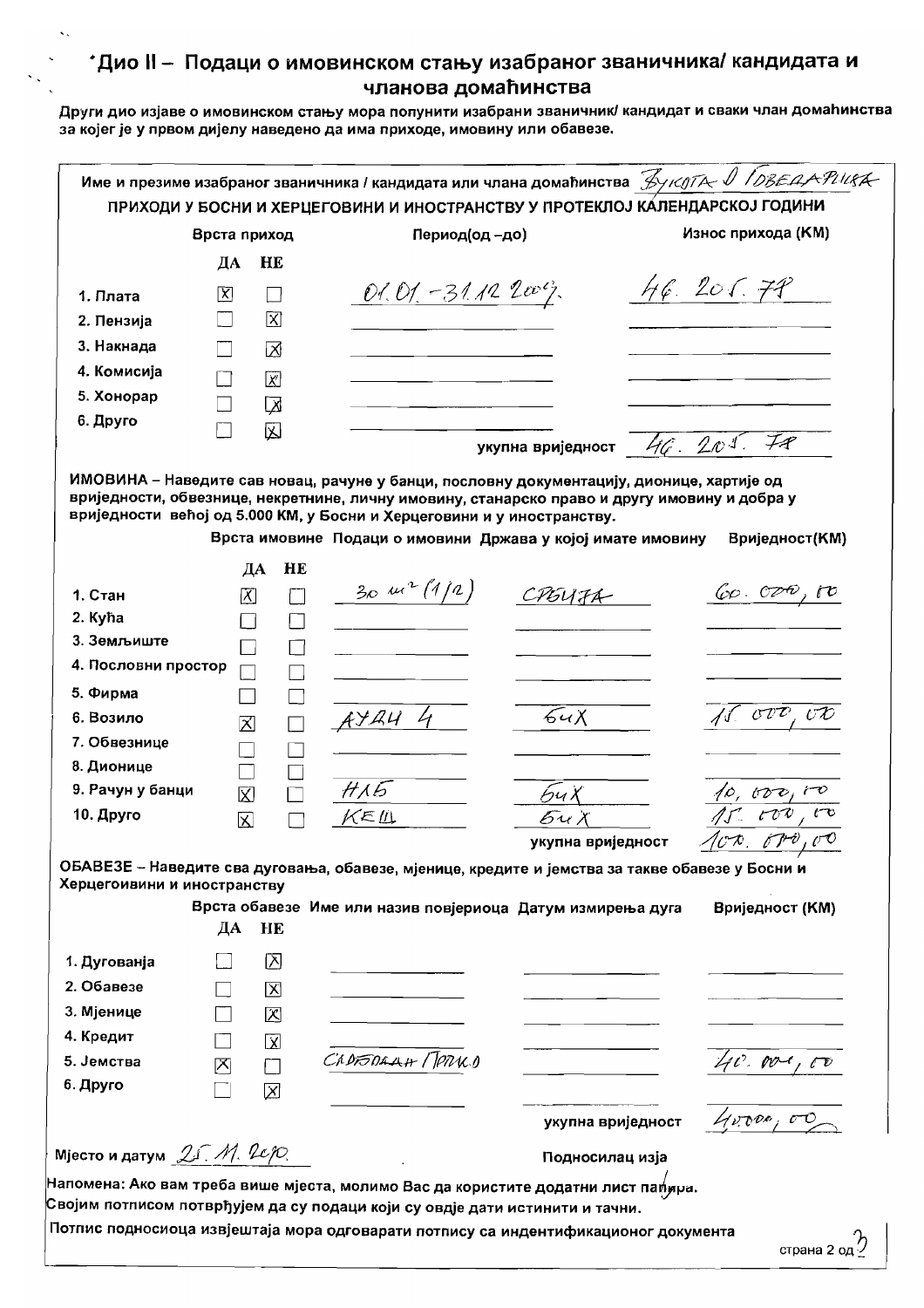$\epsilon$ 

|                                                                                                 | Врста приход |    | Период(од -до)                                                                                                                                                                                                                                                                                                                                                                                                                                 |                   | Износ прихода (КМ) |
|-------------------------------------------------------------------------------------------------|--------------|----|------------------------------------------------------------------------------------------------------------------------------------------------------------------------------------------------------------------------------------------------------------------------------------------------------------------------------------------------------------------------------------------------------------------------------------------------|-------------------|--------------------|
|                                                                                                 | ДА           | HE |                                                                                                                                                                                                                                                                                                                                                                                                                                                |                   |                    |
| 1. Плата                                                                                        | $\boxtimes$  |    | 09.01-39.11. 2009.                                                                                                                                                                                                                                                                                                                                                                                                                             |                   |                    |
| 2. Пензија                                                                                      |              |    |                                                                                                                                                                                                                                                                                                                                                                                                                                                |                   |                    |
| 3. Накнада                                                                                      |              |    |                                                                                                                                                                                                                                                                                                                                                                                                                                                |                   |                    |
| 4. Комисија                                                                                     |              |    |                                                                                                                                                                                                                                                                                                                                                                                                                                                |                   |                    |
| 5. Хонорар                                                                                      |              |    |                                                                                                                                                                                                                                                                                                                                                                                                                                                |                   |                    |
| 6. Друго                                                                                        |              |    |                                                                                                                                                                                                                                                                                                                                                                                                                                                |                   |                    |
|                                                                                                 |              |    | укупна вриједност                                                                                                                                                                                                                                                                                                                                                                                                                              | $=$ h. ROO Km     |                    |
| 1. Стан<br>2. Kyħa<br>3. Земљиште<br>4. Пословни простор                                        |              |    |                                                                                                                                                                                                                                                                                                                                                                                                                                                |                   |                    |
| 5. Фирма<br>6. Возило                                                                           |              |    |                                                                                                                                                                                                                                                                                                                                                                                                                                                |                   |                    |
| 7. Обвезнице                                                                                    |              |    |                                                                                                                                                                                                                                                                                                                                                                                                                                                |                   |                    |
| 8. Дионице                                                                                      |              |    |                                                                                                                                                                                                                                                                                                                                                                                                                                                |                   |                    |
| 9. Рачун у банци                                                                                |              |    |                                                                                                                                                                                                                                                                                                                                                                                                                                                |                   |                    |
| 10. Друго                                                                                       |              |    |                                                                                                                                                                                                                                                                                                                                                                                                                                                |                   |                    |
|                                                                                                 |              |    |                                                                                                                                                                                                                                                                                                                                                                                                                                                | укупна вриједност |                    |
|                                                                                                 |              |    | ОБАВЕЗЕ - Наведите сва дуговања, обавезе, мјенице, кредите и јемства за такве обавезе у Босни и                                                                                                                                                                                                                                                                                                                                                |                   |                    |
| Херцегоивини и иностранству                                                                     |              |    | Врста обавезе Име или назив повјериоца Датум измирења дуга                                                                                                                                                                                                                                                                                                                                                                                     |                   | Вриједност (КМ)    |
|                                                                                                 | ДА<br>HE     |    |                                                                                                                                                                                                                                                                                                                                                                                                                                                |                   |                    |
| 1. Дугованја                                                                                    |              |    |                                                                                                                                                                                                                                                                                                                                                                                                                                                |                   |                    |
| 2. Обавезе                                                                                      |              |    |                                                                                                                                                                                                                                                                                                                                                                                                                                                |                   |                    |
| 3. Мјенице                                                                                      |              |    |                                                                                                                                                                                                                                                                                                                                                                                                                                                |                   |                    |
| 4. Кредит                                                                                       |              |    |                                                                                                                                                                                                                                                                                                                                                                                                                                                |                   |                    |
| 5. Јемства                                                                                      |              |    |                                                                                                                                                                                                                                                                                                                                                                                                                                                |                   |                    |
|                                                                                                 |              |    |                                                                                                                                                                                                                                                                                                                                                                                                                                                |                   |                    |
|                                                                                                 |              |    | $\frac{1}{2} \left( \frac{1}{2} \right) = \frac{1}{2} \left( \frac{1}{2} \right) = \frac{1}{2} \left( \frac{1}{2} \right) = \frac{1}{2} \left( \frac{1}{2} \right) = \frac{1}{2} \left( \frac{1}{2} \right) = \frac{1}{2} \left( \frac{1}{2} \right) = \frac{1}{2} \left( \frac{1}{2} \right) = \frac{1}{2} \left( \frac{1}{2} \right) = \frac{1}{2} \left( \frac{1}{2} \right) = \frac{1}{2} \left( \frac{1}{2} \right) = \frac{1}{2} \left($ |                   |                    |
|                                                                                                 |              |    |                                                                                                                                                                                                                                                                                                                                                                                                                                                | укупна врије      |                    |
| 6. Друго                                                                                        |              |    |                                                                                                                                                                                                                                                                                                                                                                                                                                                |                   |                    |
| $M$ Mjecto <i>u</i> датум $\frac{1}{2}$ $\frac{1}{2}$ $\frac{1}{2}$ $\frac{1}{2}$ $\frac{1}{2}$ |              |    |                                                                                                                                                                                                                                                                                                                                                                                                                                                | Подносилац        |                    |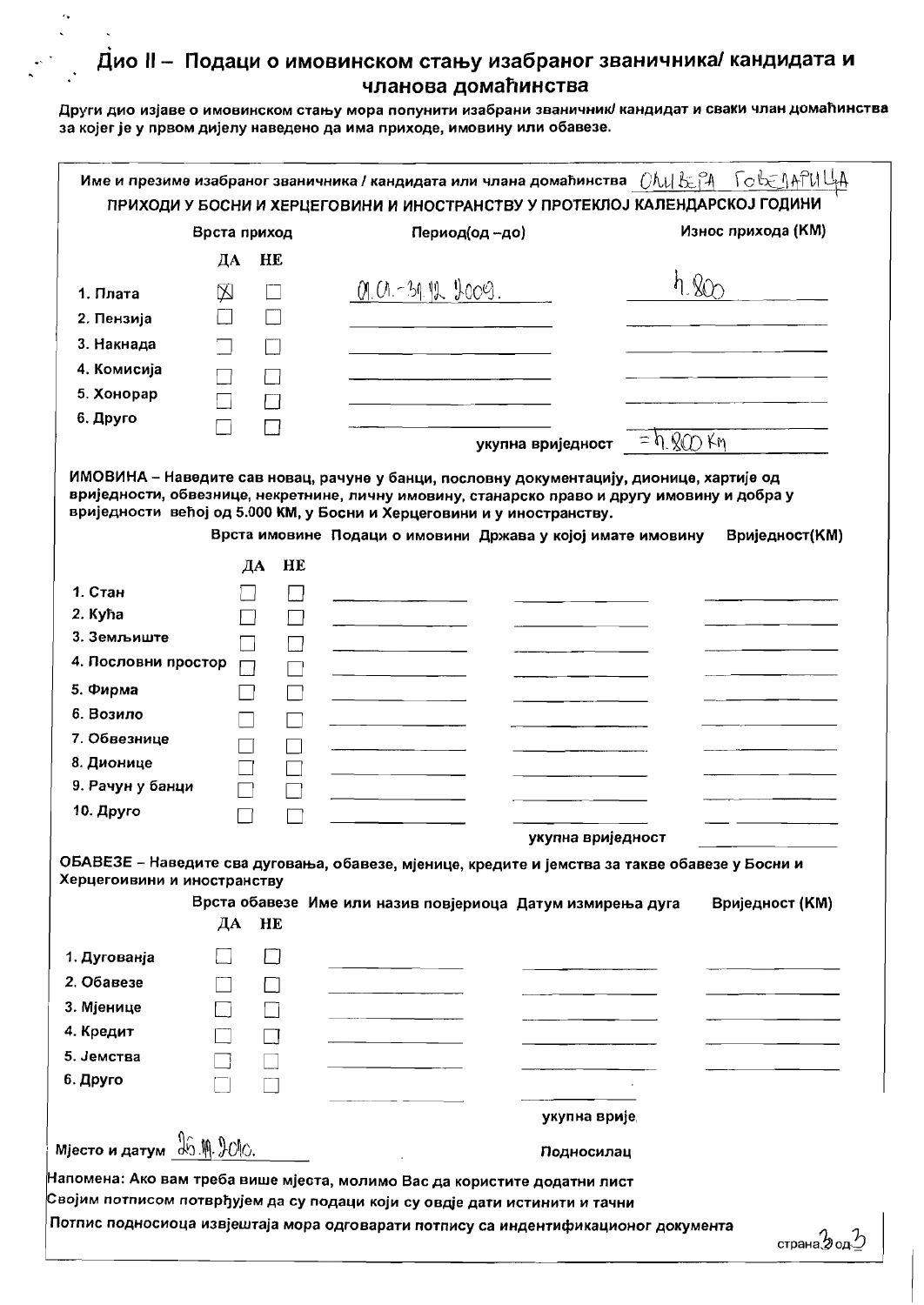**BOSNA I HERCEGOVINA** CENTRALNA IZBORNA KOMISIJA SREDIŠNJE IZBORNO POVJERENSTVO



БОСНА И ХЕРЦЕГОВИНА ЦЕНТРАЛНА ИЗБОРНА КОМИСИЈА

# Изјава о имовинском стању за изабране званичнике/ кандидате

| Име и презиме (изабрани званичник/ кандидат)                                            | $56800$ An<br>PRTIW                                                                             |
|-----------------------------------------------------------------------------------------|-------------------------------------------------------------------------------------------------|
| Изабрани званичник/ кандидат за (ниво власти)                                           | $12006 - 2010$<br>POSCANIVE NSCS                                                                |
| Политички субјекат:                                                                     |                                                                                                 |
| $\mathcal{L}_{\text{max}}$ and $\mathcal{L}_{\text{max}}$<br>Шифра политичког субјекта: | Шифра изборне јединице: $\sqrt{0}$ $\rightarrow$ $\sqrt{2}$ $\sqrt{2}$ $\rightarrow$ $\sqrt{6}$ |
| Length at of Larisle $\sqrt{\rho}$                                                      | Потпис                                                                                          |
|                                                                                         |                                                                                                 |

### Дио I - Подаци о породици и домаћинству

|                    |                                                                                                  | <b>ПРИХОДИ</b> |              |             | <b>ИМОВИНА</b>        |             | OБABE3E      | ДИО И                    | <b>ПРИЛОЖЕНИ</b> |
|--------------------|--------------------------------------------------------------------------------------------------|----------------|--------------|-------------|-----------------------|-------------|--------------|--------------------------|------------------|
|                    | Име и презиме                                                                                    |                | <b>ДА НЕ</b> |             | ДА НЕ                 |             | <b>ДА НЕ</b> | ДА НЕ                    |                  |
| 1. Брачни друг     | PRTILO<br>コミドヒル                                                                                  | ⊠              | П            | $\Box$      | П                     | ⊠           | П            | ⊠                        | $\Box$           |
| 2. Дјеца           | PRITLA<br>KATARINA                                                                               | П              | 区            | □           | 区                     | $\Box$      | ⊠            | $\mathbf{1}$             | ⊠                |
|                    | PRTILO EMILIJA                                                                                   | $\Box$         | 区            | $\Box$      | $\boxtimes$           | $\Box$      | $\boxtimes$  | $\Box$                   | $\boxtimes$      |
|                    |                                                                                                  | $\Box$         | $\Box$       | $\Box$      | П                     | $\Box$      | П            | $\Box$                   | $\Box$           |
|                    |                                                                                                  |                | $\Box$       | $\Box$      | $\Box$                | П           | $\Box$       | □                        | $\Box$           |
|                    |                                                                                                  | П              | □            | $\Box$      | $\Box$                | г           | □            | $\Box$                   | $\Box$           |
|                    |                                                                                                  |                | $\Box$       | □           | П                     | Ш           | П            | П                        | П                |
|                    | 3. Чланови домаћинства према којим изабрани званичник/ кандидат има законску обавезу издржаванја |                |              |             |                       |             |              |                          |                  |
|                    |                                                                                                  | П              | П            | П<br>$\Box$ | Ш<br>П                | $\sim$<br>П | П<br>$\Box$  | $\blacksquare$<br>$\Box$ | $\Box$<br>k.     |
|                    |                                                                                                  |                |              | $\Box$      |                       | □           | □            | П                        | m                |
|                    | Тачна адреса станованја, укључујући и општину:                                                   |                |              |             |                       | TREYSINIE   |              |                          |                  |
| Стан сте<br>Купили | насљедили $\sqcap$<br>изградили                                                                  | изнајмили      | $\boxtimes$  |             | имате станарско право |             |              | Apyro                    | $\Box$           |

страна 1 од ప

Данијела Озме 7, 71000 Сарајево, Босна и Херцеговина

Избори у Босни и Херцеговини, Поштански претинац 450, 71000 Сарајево, Босна и Херцеговина Телефон: +387 (0)33 251 300 Факс: +387 (0)33 251 329 E-mail: kontakt@izbori.ba Beб adresa: www.izbori.ba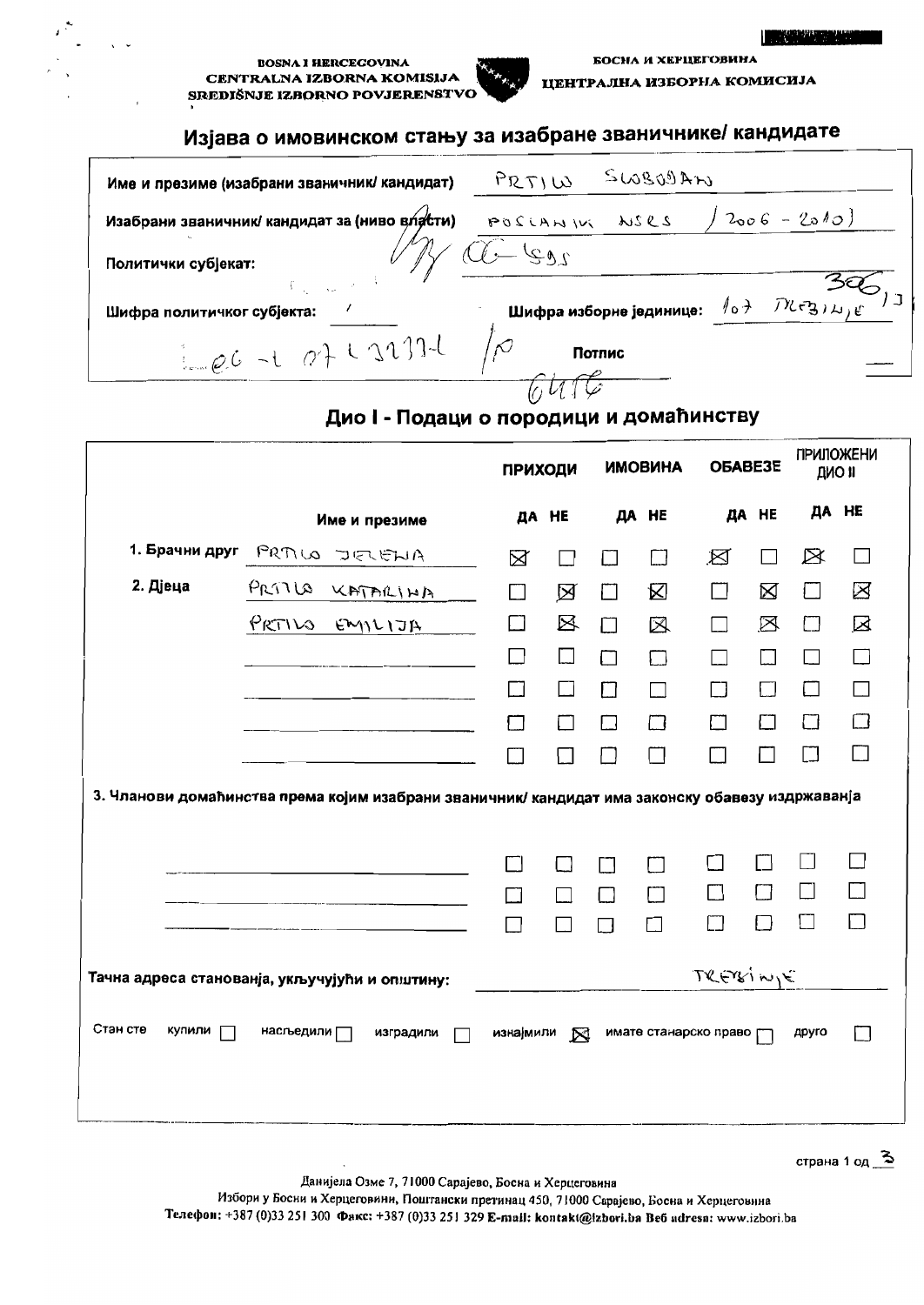$\epsilon$  1

|                                             | Врста приход                      |                         | Период(од -до)                                                                                                                                                                             | Износ прихода (КМ)             |
|---------------------------------------------|-----------------------------------|-------------------------|--------------------------------------------------------------------------------------------------------------------------------------------------------------------------------------------|--------------------------------|
|                                             | ДА                                | HE                      |                                                                                                                                                                                            |                                |
| 1. Плата                                    | $\boxtimes$                       | $\Box$                  | $04.04 = 31.12.200$ NSRS                                                                                                                                                                   | 38400                          |
| 2. Пензија                                  | П                                 | ⊠                       |                                                                                                                                                                                            |                                |
| 3. Накнада                                  | ⊠                                 | Ø                       | ugovor o dyche do 40h<br>alo<br>micsions OB TRESINTE                                                                                                                                       | 9720                           |
| 4. Комисија                                 | ┐                                 | ⊠                       |                                                                                                                                                                                            |                                |
| 5. Хонорар                                  | ⊠                                 | $\Box$                  | USLINGE LAEUARA OXRUS SASIVAL                                                                                                                                                              | 3600                           |
| 6. Друго                                    |                                   | ⊠                       | NAVEWADD AA VIESTAGENIE                                                                                                                                                                    | 1200                           |
|                                             |                                   |                         | <b>WA SUDU УКУПНА ВРИЈЕДНОСТ</b>                                                                                                                                                           | 52920                          |
| 1. Стан                                     |                                   | HE<br>ДА<br>$\boxtimes$ |                                                                                                                                                                                            |                                |
| 2. Kyha                                     |                                   |                         | $\mathcal{P}_{\mathbf{S}}(\boldsymbol{\eta},\boldsymbol{\eta})=\mathcal{P}(\boldsymbol{\eta}\mathcal{P}_{\mathbf{S}}(\boldsymbol{\eta})\boldsymbol{\kappa})\mathcal{P}(\boldsymbol{\eta})$ | 140000<br>als                  |
| 3. Земљиште                                 | $\boxtimes$                       | П                       | <u>Kusca y Baraowji</u>                                                                                                                                                                    |                                |
| 4. Пословни простор                         | ⊠<br>П                            | П<br>$\boxtimes$        | 1500 m <sup>2</sup> Obradivo timlinie<br>1 viktuo kuda - Pokobično Maslijesk                                                                                                               | 100 000<br><b>870</b>          |
| 5. Фирма                                    | - 1                               | Ø                       |                                                                                                                                                                                            | 2000<br>$\overline{\alpha\mu}$ |
| 6. Возило                                   | ⊠                                 | $\Box$                  | $Rx \sim 0.411520$ , $1988$<br>REDAULT LAGUNA , 2004                                                                                                                                       | 15000<br>তাত                   |
| 7. Обвезнице                                | $\Box$                            | 図                       |                                                                                                                                                                                            |                                |
| 8. Дионице                                  | $\boxtimes$                       | $\Box$                  | VAUCERI INVEST NOYA FOND                                                                                                                                                                   | てょてき                           |
| 9. Рачун у банци                            |                                   | ⊠                       |                                                                                                                                                                                            |                                |
| 10. Друго                                   |                                   | 囟                       |                                                                                                                                                                                            |                                |
|                                             |                                   |                         | укупна вриједност                                                                                                                                                                          | 253000                         |
| Херцегоивини и иностранству                 |                                   |                         | ОБАВЕЗЕ - Наведите сва дуговања, обавезе, мјенице, кредите и јемства за такве обавезе у Босни и                                                                                            |                                |
|                                             |                                   |                         | Врста обавезе Име или назив повјериоца Датум измирења дуга                                                                                                                                 | Вриједност (KM)                |
|                                             | ДА                                | HE                      | 2018<br>KREDIT WOLKSBANK<br>KAMATA                                                                                                                                                         | $40000$ KM $+$<br>$16952$ km   |
| 1. Дугованја<br>2. Обавезе                  |                                   | $\boxtimes$             | RESOLLER KVESICH<br>811074148                                                                                                                                                              | 10000 KM                       |
| 3. Мјенице                                  | П                                 | ⊠                       | HOYA BANKA<br>KREDITTER KANSTER                                                                                                                                                            | 600029                         |
| 4. Кредит                                   | $\Box$<br>$\overline{\mathbb{R}}$ | $\boxtimes$             | MOMERCOMENT BRUSS DIVOLUINE                                                                                                                                                                |                                |
| 5. Јемства                                  |                                   |                         | OUREN STRAYION                                                                                                                                                                             |                                |
|                                             | $\boxtimes$<br>Π                  | $\mathsf{L}$            |                                                                                                                                                                                            |                                |
|                                             |                                   |                         | укупна вриједност                                                                                                                                                                          | 72952 KM                       |
|                                             |                                   |                         |                                                                                                                                                                                            |                                |
| 6. Друго<br>Mjecтo и датум $30.11$ , $10.7$ |                                   |                         | Подносилац изјаве:                                                                                                                                                                         |                                |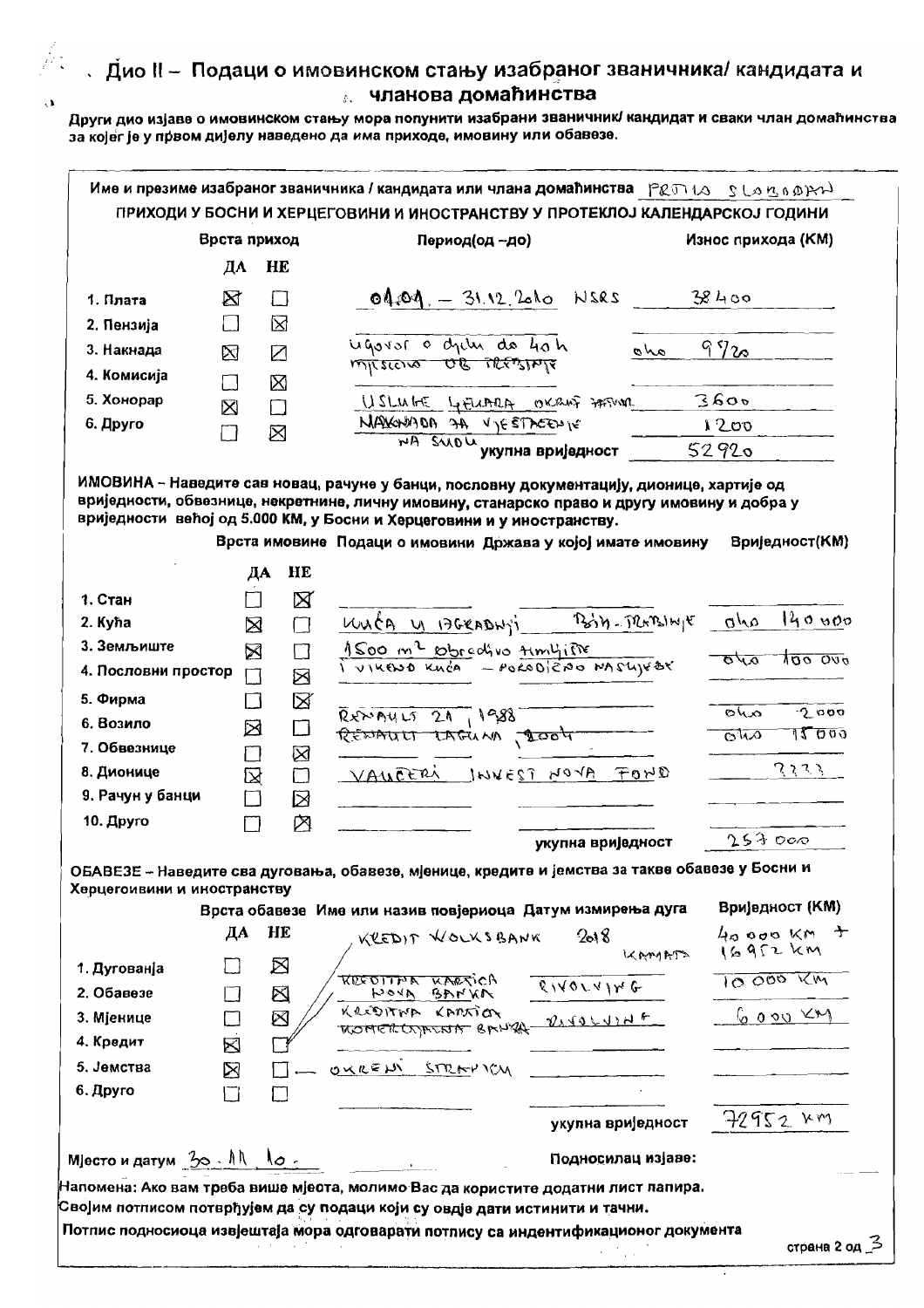## $\mathbb{R}^{\mathbb{Z}}$  , Дио II – Подаци о имовинском стању изабраног званичника/ кандидата и **иланова домаћинства** Други дио изјаве о имовинском стању мора попунити изабрани званичник/ кандидат и сваки члан домаћинства

за којег је у првом дијелу наведено да има приходе, имовину или обавезе.

پ

 $\mathbb{Z}_2$ 

|                                                                                                                     |                          |                   |                                                                                                                                                                                                                                            |                    | PRITI LO                                           |
|---------------------------------------------------------------------------------------------------------------------|--------------------------|-------------------|--------------------------------------------------------------------------------------------------------------------------------------------------------------------------------------------------------------------------------------------|--------------------|----------------------------------------------------|
|                                                                                                                     |                          |                   | Име и презиме изабраног званичника / кандидата или члана домаћинства р ЗТАНУ омас                                                                                                                                                          |                    | JELENA<br>Eupon                                    |
|                                                                                                                     |                          |                   | ПРИХОДИ У БОСНИ И ХЕРЦЕГОВИНИ И ИНОСТРАНСТВУ У ПРОТЕКЛОЈ КАЛЕНДАРСКОЈ ГОДИНИ                                                                                                                                                               |                    |                                                    |
|                                                                                                                     | Врста приход             |                   | Период(од -до)                                                                                                                                                                                                                             |                    | Износ прихода (КМ)                                 |
|                                                                                                                     | ДА                       | HE                | $0^{10}$ O1. - 31.12.2010.                                                                                                                                                                                                                 |                    |                                                    |
| 1. Плата                                                                                                            | ⊠                        | $\Box$            | $NSTO$ km                                                                                                                                                                                                                                  |                    | $18600$ km                                         |
| 2. Пензија                                                                                                          |                          | ⊠                 |                                                                                                                                                                                                                                            |                    |                                                    |
| 3. Накнада                                                                                                          |                          | ⊠                 |                                                                                                                                                                                                                                            |                    |                                                    |
| 4. Комисија                                                                                                         |                          | ⊠                 |                                                                                                                                                                                                                                            |                    |                                                    |
| 5. Хонорар                                                                                                          |                          | ⊠                 |                                                                                                                                                                                                                                            |                    |                                                    |
| 6. Друго                                                                                                            |                          | ⊠                 |                                                                                                                                                                                                                                            |                    |                                                    |
|                                                                                                                     |                          |                   |                                                                                                                                                                                                                                            | укупна вриједност  | 18 600 KM                                          |
|                                                                                                                     | ДА                       | HE                | вриједности већој од 5.000 КМ, у Босни и Херцеговини и у иностранству.<br>Врста имовине Подаци о имовини Држава у којој имате имовину                                                                                                      |                    | Вриједност(KM)                                     |
| 1. Стан                                                                                                             | Π                        |                   |                                                                                                                                                                                                                                            |                    |                                                    |
| 2. Kyħa                                                                                                             | $\overline{\phantom{a}}$ | $\Box$            |                                                                                                                                                                                                                                            |                    |                                                    |
| 3. Земљиште                                                                                                         | П                        | $\vert \ \ \vert$ |                                                                                                                                                                                                                                            |                    |                                                    |
| 4. Пословни простор                                                                                                 | П                        | $\mathbf{1}$      |                                                                                                                                                                                                                                            |                    |                                                    |
| 5. Фирма                                                                                                            |                          |                   |                                                                                                                                                                                                                                            |                    |                                                    |
| 6. Возило                                                                                                           | $\overline{\phantom{a}}$ | $\Box$            |                                                                                                                                                                                                                                            |                    |                                                    |
| 7. Обвезнице                                                                                                        | 7                        | Ł                 |                                                                                                                                                                                                                                            |                    |                                                    |
| 8. Дионице                                                                                                          |                          |                   | <b><i>Contract Contract Contract Contract Contract Contract Contract Contract Contract Contract Contract Contract Contract Contract Contract Contract Contract Contract Contract Contract Contract Contract Contract Contract Cont</i></b> |                    |                                                    |
| 9. Рачун у банци                                                                                                    |                          |                   |                                                                                                                                                                                                                                            |                    |                                                    |
| 10. Друго                                                                                                           |                          |                   |                                                                                                                                                                                                                                            |                    |                                                    |
|                                                                                                                     |                          |                   |                                                                                                                                                                                                                                            | укупна вриједност  |                                                    |
| Херцегоивини и иностранству                                                                                         |                          |                   | ОБАВЕЗЕ - Наведите сва дуговања, обавезе, мјенице, кредите и јемства за такве обавезе у Босни и                                                                                                                                            |                    |                                                    |
|                                                                                                                     |                          |                   | Врста обавезе Име или назив повјериоца Датум измирења дуга                                                                                                                                                                                 |                    | <b>Вриједност (KM)</b>                             |
|                                                                                                                     | ДА                       | HE                | KREENT WOLLERANK                                                                                                                                                                                                                           |                    |                                                    |
|                                                                                                                     |                          |                   |                                                                                                                                                                                                                                            |                    | $30000$ km +<br>$\frac{2015}{x^{2}+80}$ 30000 KM + |
|                                                                                                                     |                          |                   |                                                                                                                                                                                                                                            |                    | $36480 - k$                                        |
|                                                                                                                     |                          |                   |                                                                                                                                                                                                                                            |                    |                                                    |
|                                                                                                                     | $\Box$                   |                   | WEEDITHA WARTICA                                                                                                                                                                                                                           | R110U1H6           | 8 000 KM                                           |
|                                                                                                                     | ⊠                        |                   | WORK BANKE                                                                                                                                                                                                                                 |                    |                                                    |
|                                                                                                                     | ⊠                        |                   |                                                                                                                                                                                                                                            |                    | <b>Communication</b>                               |
|                                                                                                                     |                          |                   | STANKOVIE RADMILA                                                                                                                                                                                                                          | 2012               | $4500$ KM                                          |
|                                                                                                                     |                          |                   |                                                                                                                                                                                                                                            | укупна вриједност  | $59$ 480 KM                                        |
| 1. Дугованја<br>2. Обавезе<br>3. Мјенице<br>4. Кредит<br>5. Јемства<br>6. Друго<br>Мјесто и датум _________________ |                          |                   |                                                                                                                                                                                                                                            | Подносилац изјаве: |                                                    |

страна 2 од  $\geq$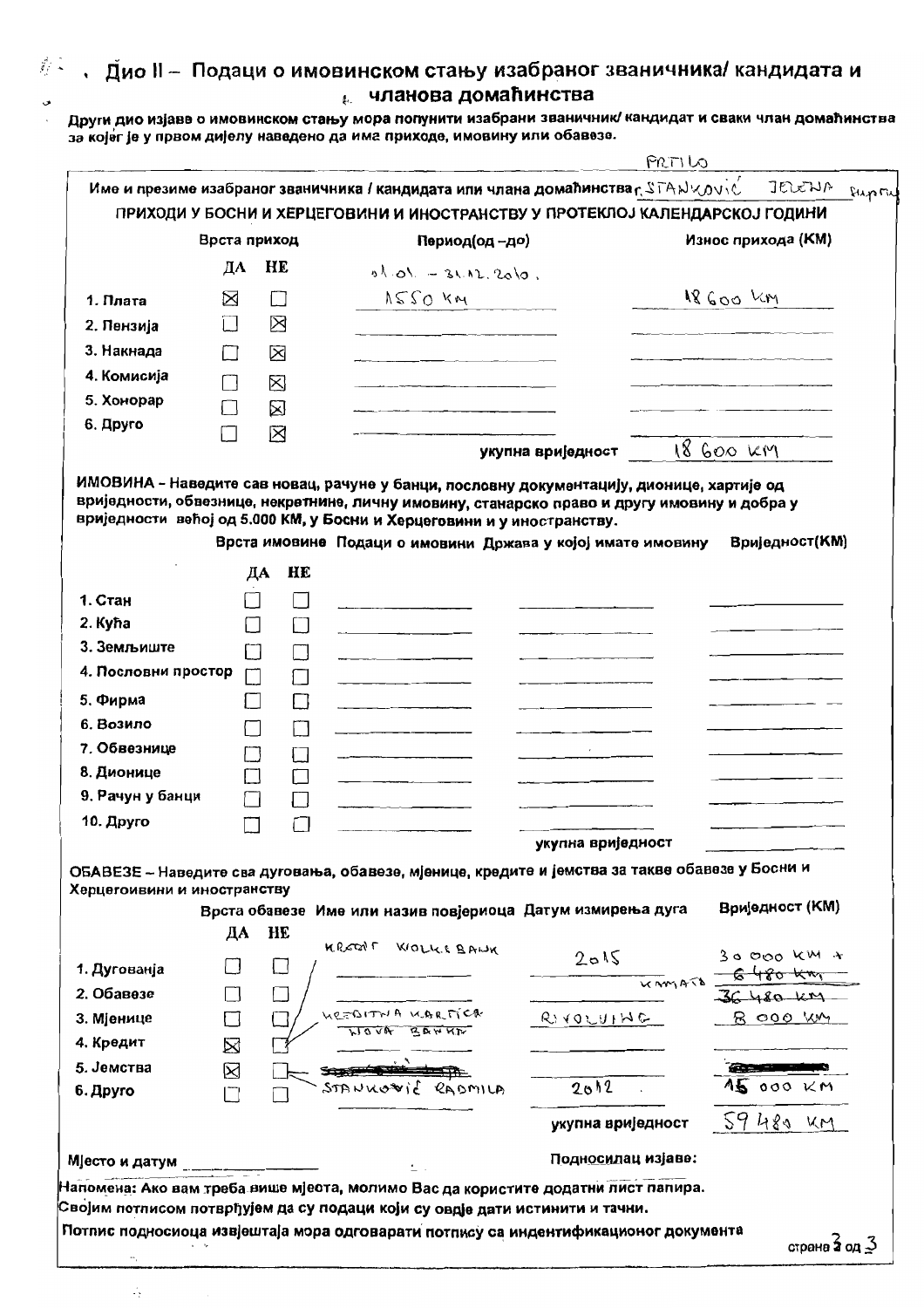|  |  | FROM :SNSD FOCA |  |
|--|--|-----------------|--|
|--|--|-----------------|--|

18.2010. 2320441 Nov. 18.2010. 11:56AM P2

|                                                | Изјава о имовинском стању за изабране званичнике/ кандидате                                      |                                                |         |                                                       |                             |                                                   |         |                 |                       |
|------------------------------------------------|--------------------------------------------------------------------------------------------------|------------------------------------------------|---------|-------------------------------------------------------|-----------------------------|---------------------------------------------------|---------|-----------------|-----------------------|
|                                                | Име и празиме (изабрани званичним кандидат)                                                      |                                                |         |                                                       | <u>CBEINCRAB KOBA4EBVIN</u> |                                                   |         |                 |                       |
|                                                | Изабрани званичник кандидат за (ниво власти)                                                     | <u> NOCAAHNK - HAPOPA CKYNUITUMA PC</u>        |         |                                                       |                             |                                                   |         |                 |                       |
| Политички субјекат:                            |                                                                                                  |                                                |         |                                                       | CHCP-MMNOPAP BOPINC         |                                                   |         |                 |                       |
| Шифра политичког субјекта:                     |                                                                                                  |                                                |         |                                                       | Шифра изборне јединице:     |                                                   | 306     |                 |                       |
|                                                | 06 4.022 32352 po                                                                                |                                                |         | nornue                                                |                             |                                                   |         |                 |                       |
|                                                | Дио I - Подаци о породици и домаћинству                                                          |                                                |         |                                                       |                             |                                                   |         |                 |                       |
|                                                |                                                                                                  |                                                |         |                                                       |                             |                                                   |         | ПРИЛОЖЕНИ       |                       |
|                                                |                                                                                                  |                                                | ПРИХОДИ |                                                       | <b>ИМОВИНА</b>              |                                                   | обавезе |                 | дио п                 |
| 1. Брачни друг                                 | Име и презиме                                                                                    |                                                | да не   |                                                       | AA HE                       |                                                   | ДA НЕ   |                 | ДА НЕ                 |
| 2. Дјеца                                       |                                                                                                  |                                                | ្តា     |                                                       | m                           |                                                   | 冂       |                 | $\Box$                |
|                                                |                                                                                                  | Ű<br>ㅁ                                         | □<br>13 | $\Box$<br>$\Box$                                      | $\Box$                      | U                                                 | □       | ā               | П                     |
|                                                |                                                                                                  | IJ                                             | СJ      | П                                                     | $\Box$<br>n                 | П<br>已                                            | n       | n               | ֧ׅ֩֟׀֟ <sup>֟</sup> ׀ |
|                                                |                                                                                                  | □                                              | IJ      | П                                                     | $\Box$                      | $\left\{ \begin{array}{c} 1 \end{array} \right\}$ | Œ       | П<br>ᆷ          | 口<br>$\Box$           |
|                                                |                                                                                                  | أسأ                                            | m       | П                                                     |                             | L.I                                               | П       | $\Box$          | 囗                     |
|                                                |                                                                                                  | П                                              | 1 I     |                                                       | n                           | ا…ا                                               | L.I     |                 |                       |
|                                                | 3. Чланови домаћинства прима којим изабрани званичник/ кандидат има законску обавезу издржаванја |                                                |         |                                                       |                             |                                                   |         |                 |                       |
|                                                |                                                                                                  |                                                |         |                                                       |                             |                                                   |         |                 |                       |
|                                                |                                                                                                  | IJ                                             |         |                                                       |                             | L.                                                | じょ      |                 | $\Box$                |
|                                                |                                                                                                  | $\Box$                                         | $\Box$  | $\bigcap_{i=1}^n$                                     | $\Box$ .                    | $\Box$                                            |         | $\Box$          | $\Box$                |
|                                                |                                                                                                  | $\begin{bmatrix} 1 & 1 \\ 1 & 1 \end{bmatrix}$ | $\Box$  | Ω                                                     | $\Box$                      | $\Box$                                            |         |                 | Γi                    |
| Тачна вдреса станованја, укључујући и општину: |                                                                                                  |                                                |         |                                                       |                             | 004A                                              |         |                 |                       |
| Стането<br>кунили [                            |                                                                                                  |                                                |         |                                                       |                             |                                                   |         |                 |                       |
|                                                | настьодили [ ] изградили [ ] изнајмили [ ] имате станарско право                                 |                                                |         |                                                       |                             |                                                   |         | друго           | ⊠                     |
|                                                |                                                                                                  |                                                |         |                                                       |                             |                                                   |         |                 |                       |
|                                                |                                                                                                  |                                                |         |                                                       |                             |                                                   |         |                 |                       |
|                                                |                                                                                                  |                                                |         | Данијела Ставе 7, 71000 Саријево, Босна в Хорцеговица |                             |                                                   |         | страна 1 од ___ |                       |

 $\label{eq:2.1} \mathcal{L}(\mathcal{L}(\mathcal{L}(\mathcal{L}(\mathcal{L}(\mathcal{L}(\mathcal{L}(\mathcal{L}(\mathcal{L}(\mathcal{L}(\mathcal{L}(\mathcal{L}(\mathcal{L}(\mathcal{L}(\mathcal{L}(\mathcal{L}(\mathcal{L}(\mathcal{L}(\mathcal{L}(\mathcal{L}(\mathcal{L}(\mathcal{L}(\mathcal{L}(\mathcal{L}(\mathcal{L}(\mathcal{L}(\mathcal{L}(\mathcal{L}(\mathcal{L}(\mathcal{L}(\mathcal{L}(\mathcal{L}(\mathcal{L}(\mathcal{L}(\mathcal{L}(\$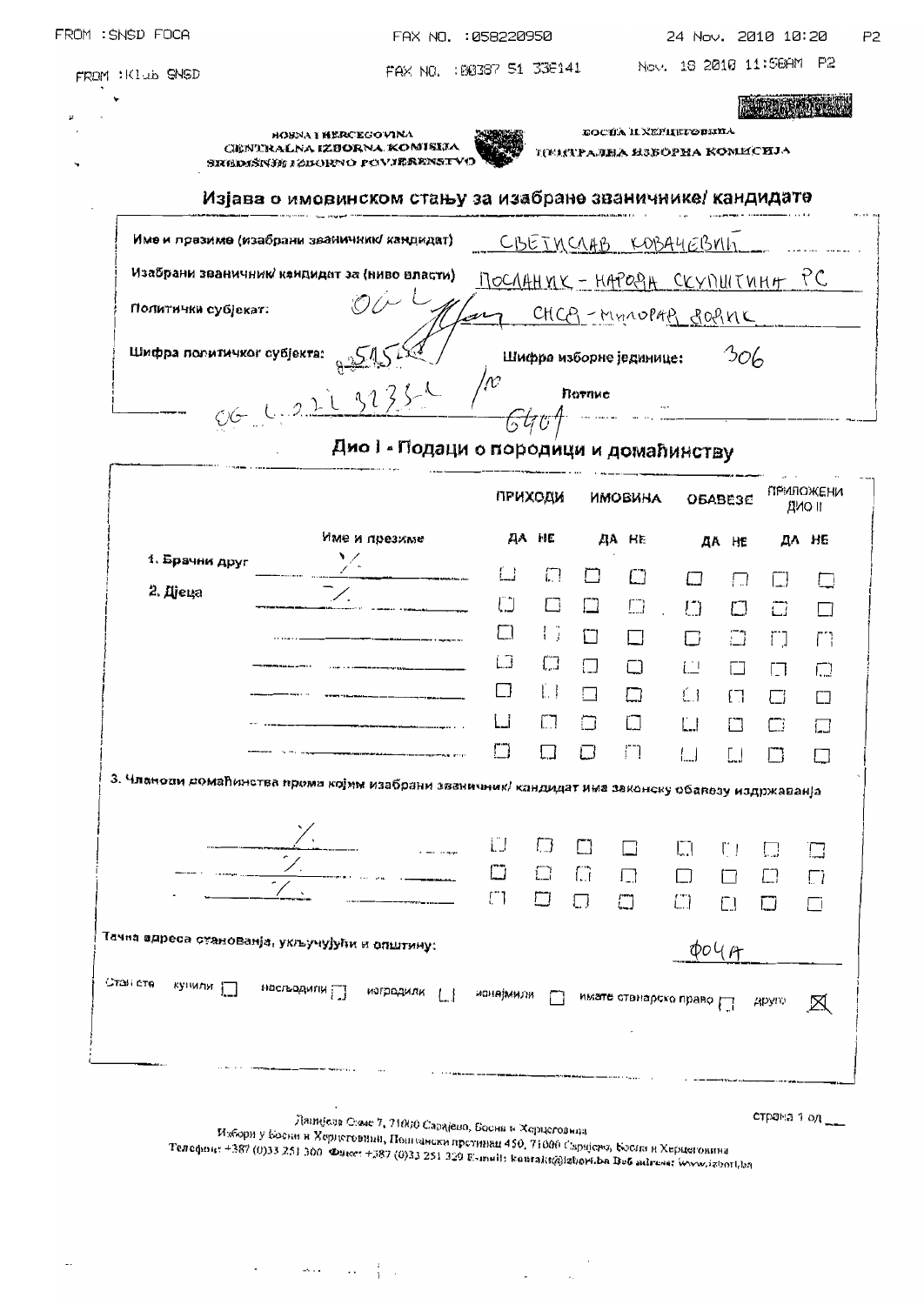FEON IKINN SNSD

 $\ddot{\bullet}$ 

FAX NO. 00387 51 336141

Nov. 18 2010 11:59AM P3

#### Дио II - Подаци о имовинском стању изабраног званичника/ кандидата и чланова домаћинства

|                                                                                                    | Врста приход      |                      | Период(од -де)                                                                                                                                                                                                                                                                                                                                                                                                                                                                          |                                                                                                                                                                                                                                                                                                                                                 |             | Износ прихода (KM) |
|----------------------------------------------------------------------------------------------------|-------------------|----------------------|-----------------------------------------------------------------------------------------------------------------------------------------------------------------------------------------------------------------------------------------------------------------------------------------------------------------------------------------------------------------------------------------------------------------------------------------------------------------------------------------|-------------------------------------------------------------------------------------------------------------------------------------------------------------------------------------------------------------------------------------------------------------------------------------------------------------------------------------------------|-------------|--------------------|
|                                                                                                    | ДΑ                | HĽ                   |                                                                                                                                                                                                                                                                                                                                                                                                                                                                                         |                                                                                                                                                                                                                                                                                                                                                 |             |                    |
| 1.0 <sub>3</sub>                                                                                   | $\boxtimes$       | ∩                    | $1.12009, -31.122009$                                                                                                                                                                                                                                                                                                                                                                                                                                                                   |                                                                                                                                                                                                                                                                                                                                                 | 18.63049    |                    |
| 2. Пензија                                                                                         | أأ                | ſΠ                   |                                                                                                                                                                                                                                                                                                                                                                                                                                                                                         |                                                                                                                                                                                                                                                                                                                                                 |             |                    |
| 3. Накнада                                                                                         | ⊠                 | Ū                    | Docnaringen nay Unto                                                                                                                                                                                                                                                                                                                                                                                                                                                                    |                                                                                                                                                                                                                                                                                                                                                 | 20,000,00   |                    |
| 4. Комисија                                                                                        | O                 | 出                    | $\label{eq:1} \begin{split} \mathcal{L}_{\text{in}}(\mathcal{L}_{\text{in}}) = \mathcal{L}_{\text{in}}(\mathcal{L}_{\text{in}}) = \mathcal{L}_{\text{in}}(\mathcal{L}_{\text{in}}) = \mathcal{L}_{\text{in}}(\mathcal{L}_{\text{in}}) = \mathcal{L}_{\text{in}}(\mathcal{L}_{\text{in}}) = \mathcal{L}_{\text{in}}(\mathcal{L}_{\text{in}}) = \mathcal{L}_{\text{in}}(\mathcal{L}_{\text{in}}) = \mathcal{L}_{\text{in}}(\mathcal{L}_{\text{in}}) = \mathcal{L}_{\text{in}}(\mathcal{L$ |                                                                                                                                                                                                                                                                                                                                                 |             |                    |
| 5. Xonopap                                                                                         | П                 | $\lceil \rceil$      |                                                                                                                                                                                                                                                                                                                                                                                                                                                                                         |                                                                                                                                                                                                                                                                                                                                                 |             |                    |
| 6. Друга                                                                                           | $\Box$            | М                    |                                                                                                                                                                                                                                                                                                                                                                                                                                                                                         |                                                                                                                                                                                                                                                                                                                                                 |             |                    |
|                                                                                                    |                   |                      |                                                                                                                                                                                                                                                                                                                                                                                                                                                                                         | укупна вријадност                                                                                                                                                                                                                                                                                                                               | $-38.63049$ |                    |
| 1. Craw                                                                                            | ЛА<br>اسأ         | HE.<br>{∷}           |                                                                                                                                                                                                                                                                                                                                                                                                                                                                                         |                                                                                                                                                                                                                                                                                                                                                 |             |                    |
| 2. Kyhä                                                                                            | $\overline{\Box}$ | ∟i                   |                                                                                                                                                                                                                                                                                                                                                                                                                                                                                         |                                                                                                                                                                                                                                                                                                                                                 |             |                    |
| 3. Здмљиште                                                                                        | O                 | $\ddot{\phantom{1}}$ |                                                                                                                                                                                                                                                                                                                                                                                                                                                                                         |                                                                                                                                                                                                                                                                                                                                                 |             |                    |
| 4. Пословни простор                                                                                | $\Box$            | П                    |                                                                                                                                                                                                                                                                                                                                                                                                                                                                                         | $\overline{\phantom{a}}$<br>$\frac{1}{2}$ $\frac{1}{2}$ $\frac{1}{2}$ $\frac{1}{2}$ $\frac{1}{2}$ $\frac{1}{2}$ $\frac{1}{2}$ $\frac{1}{2}$ $\frac{1}{2}$ $\frac{1}{2}$ $\frac{1}{2}$ $\frac{1}{2}$ $\frac{1}{2}$ $\frac{1}{2}$ $\frac{1}{2}$ $\frac{1}{2}$ $\frac{1}{2}$ $\frac{1}{2}$ $\frac{1}{2}$ $\frac{1}{2}$ $\frac{1}{2}$ $\frac{1}{2}$ |             |                    |
| 5, Фирма                                                                                           | $\Box$            | □                    |                                                                                                                                                                                                                                                                                                                                                                                                                                                                                         |                                                                                                                                                                                                                                                                                                                                                 |             |                    |
| 6. Возино                                                                                          | ⊠                 | $\Box$               | nacati                                                                                                                                                                                                                                                                                                                                                                                                                                                                                  |                                                                                                                                                                                                                                                                                                                                                 |             | 17.000,00          |
| 7. Обвезнице                                                                                       | П                 | $\vert \ \ \vert$    |                                                                                                                                                                                                                                                                                                                                                                                                                                                                                         |                                                                                                                                                                                                                                                                                                                                                 |             |                    |
| 8. Дионице                                                                                         | ן "ו              | $\Box$               |                                                                                                                                                                                                                                                                                                                                                                                                                                                                                         |                                                                                                                                                                                                                                                                                                                                                 |             |                    |
| 9. Рачун у банци                                                                                   |                   | $\Box$               |                                                                                                                                                                                                                                                                                                                                                                                                                                                                                         |                                                                                                                                                                                                                                                                                                                                                 |             |                    |
| 10. Apyro                                                                                          | $\Box$            | Ω                    |                                                                                                                                                                                                                                                                                                                                                                                                                                                                                         |                                                                                                                                                                                                                                                                                                                                                 |             |                    |
|                                                                                                    |                   |                      |                                                                                                                                                                                                                                                                                                                                                                                                                                                                                         | укупна вриједност                                                                                                                                                                                                                                                                                                                               |             |                    |
| Херцегоивини и иностранству                                                                        |                   |                      | ОБАВЕЗЕ - Наведите све дуговања, обавезе, мјеница, кредите и јемотва за такве обавиза у Босни и                                                                                                                                                                                                                                                                                                                                                                                         |                                                                                                                                                                                                                                                                                                                                                 |             |                    |
|                                                                                                    |                   |                      | Врста обавезо Име или назив повјериоца Датум измирења дуга                                                                                                                                                                                                                                                                                                                                                                                                                              |                                                                                                                                                                                                                                                                                                                                                 |             | Вриједност (КМ)    |
|                                                                                                    | 爪A                | 旧民                   |                                                                                                                                                                                                                                                                                                                                                                                                                                                                                         |                                                                                                                                                                                                                                                                                                                                                 |             |                    |
| 1. Дугованја                                                                                       |                   |                      |                                                                                                                                                                                                                                                                                                                                                                                                                                                                                         |                                                                                                                                                                                                                                                                                                                                                 |             |                    |
|                                                                                                    |                   |                      |                                                                                                                                                                                                                                                                                                                                                                                                                                                                                         |                                                                                                                                                                                                                                                                                                                                                 |             |                    |
|                                                                                                    |                   |                      |                                                                                                                                                                                                                                                                                                                                                                                                                                                                                         |                                                                                                                                                                                                                                                                                                                                                 |             |                    |
|                                                                                                    |                   |                      |                                                                                                                                                                                                                                                                                                                                                                                                                                                                                         |                                                                                                                                                                                                                                                                                                                                                 |             |                    |
|                                                                                                    |                   |                      |                                                                                                                                                                                                                                                                                                                                                                                                                                                                                         |                                                                                                                                                                                                                                                                                                                                                 |             |                    |
|                                                                                                    |                   |                      |                                                                                                                                                                                                                                                                                                                                                                                                                                                                                         |                                                                                                                                                                                                                                                                                                                                                 |             |                    |
|                                                                                                    |                   |                      |                                                                                                                                                                                                                                                                                                                                                                                                                                                                                         |                                                                                                                                                                                                                                                                                                                                                 |             |                    |
|                                                                                                    |                   |                      |                                                                                                                                                                                                                                                                                                                                                                                                                                                                                         | укупна вриједност                                                                                                                                                                                                                                                                                                                               |             |                    |
| 2. Обавезе<br>3. Мјенице<br>4. Кредит<br>5. Jewetea<br>6 Друго<br>Mecro $n$ nary $604 + 30.111010$ |                   |                      |                                                                                                                                                                                                                                                                                                                                                                                                                                                                                         | Подносилец изјаве:                                                                                                                                                                                                                                                                                                                              |             |                    |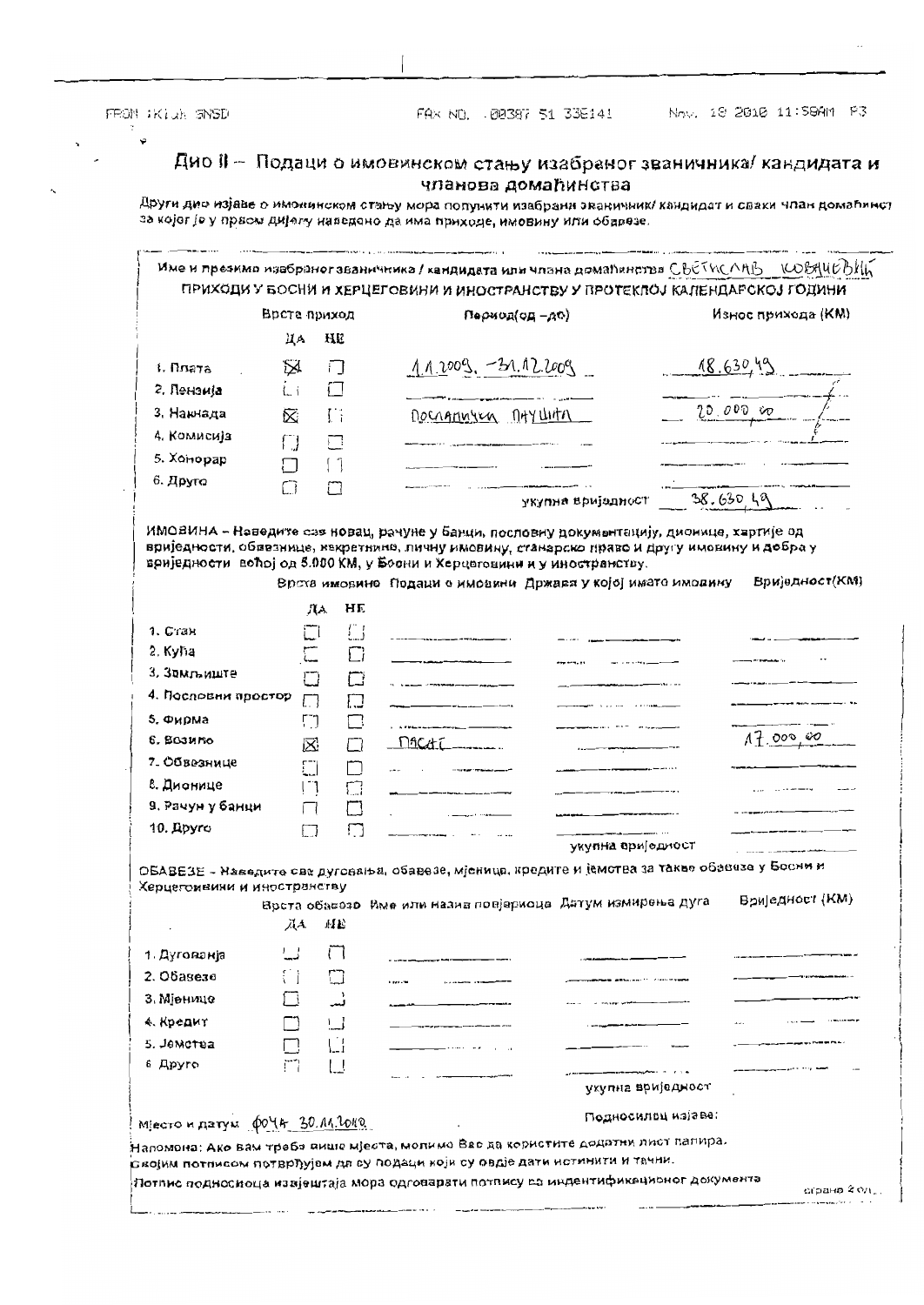|                                                                                                  |                                    |                |        |                                                   |           |         | Print Form       |               |
|--------------------------------------------------------------------------------------------------|------------------------------------|----------------|--------|---------------------------------------------------|-----------|---------|------------------|---------------|
| <b>BOSNA I HERCEGOVINA</b><br>CENTRALNA IZBORNA KOMISIJA<br>SREDIŠNJE IZBORNO POVJERENSTVO<br>J. |                                    |                |        | БОСНА И ХЕРЦЕГОВИНА<br>ЦЕНТРАЛНА ИЗБОРНА КОМИСИЈА |           |         |                  |               |
| Изјава о имовинском стању за изабране званичнике/ кандидате                                      |                                    |                |        |                                                   |           |         |                  |               |
| Име и презиме (изабрани званичник/ кандидат)                                                     |                                    |                |        | TOPAH SOHYAPERYTY                                 |           |         |                  |               |
| Изабрани званичник/ кандидат за (ниво власти)                                                    | НАРОДНА СКУПШТУНА РЕПУБЛИКЕ СЯЛСИЕ |                |        |                                                   |           |         |                  |               |
| Политички субјекат:                                                                              |                                    |                |        | CHCD MUNOPAD DODUK                                |           |         |                  |               |
| Шифра политичког субјекта:<br>515                                                                |                                    |                |        | Шифра изборне јединице:                           |           | 306     |                  |               |
|                                                                                                  |                                    |                | Потпис |                                                   |           |         |                  |               |
| Дио I - Подаци о породици и домаћинству                                                          |                                    |                |        |                                                   |           |         |                  |               |
| $29 - 11 - 2010$                                                                                 |                                    | <b>ПРИХОДИ</b> |        | <b>AHNGOMN</b>                                    |           | OБABE3E | <b>ПРИЛОЖЕНИ</b> | <b>ДИО II</b> |
| $x \sim 0.4 L 323$ due uppeanne $6116$                                                           |                                    | ДА НЕ          |        | ДА НЕ                                             |           | ДА НЕ   |                  | ДА НЕ         |
| 1. Брачни друг $C$ $A$ <i>ABULA <math>\sqrt{O}</math>HYAPEBU</i>                                 | $\boxtimes$                        |                |        |                                                   |           |         | $\times$         |               |
| 2. Дјеца                                                                                         | $\overline{\phantom{a}}$           |                |        | $\Box$                                            |           | П       |                  |               |
|                                                                                                  | $\vert \ \ \vert$                  |                |        | $\Box$                                            |           |         |                  |               |
|                                                                                                  |                                    |                |        | $\vert \ \ \vert$                                 |           |         |                  |               |
|                                                                                                  |                                    |                |        | $\Box$                                            |           |         |                  |               |
|                                                                                                  |                                    |                |        |                                                   |           |         |                  |               |
|                                                                                                  |                                    |                |        |                                                   |           |         |                  |               |
| 3. Чланови домаћинства према којим изабрани званичник/ кандидат има законску обавезу издржаванја |                                    |                |        |                                                   |           |         |                  |               |
|                                                                                                  |                                    |                |        |                                                   |           |         |                  |               |
|                                                                                                  |                                    |                |        | $\Box$                                            |           |         |                  |               |
|                                                                                                  |                                    |                |        |                                                   |           |         |                  |               |
| Тачна адреса станованја, укључујући и општину:                                                   |                                    |                |        |                                                   | BULLETTAD |         |                  |               |
|                                                                                                  |                                    |                |        |                                                   |           |         |                  |               |
| Стан сте<br>купили $\nabla$<br>насљедили $\Box$<br>изградили                                     | изнајмили                          |                |        | имате станарско право р                           |           |         | друго            |               |

страна 1 од  $\underline{\mathcal{3}}$ 

Данијела Озме 7, 71000 Сарајево, Босна и Херцеговина<br>Избори у Босни и Херцеговини, Поштански претинац 450, 71000 Сарајево, Босна и Херцеговина<br>Телефон: +387 (0)33 251 300 Факс: +387 (0)33 251 329 E-mail: kontakt@izbori.ba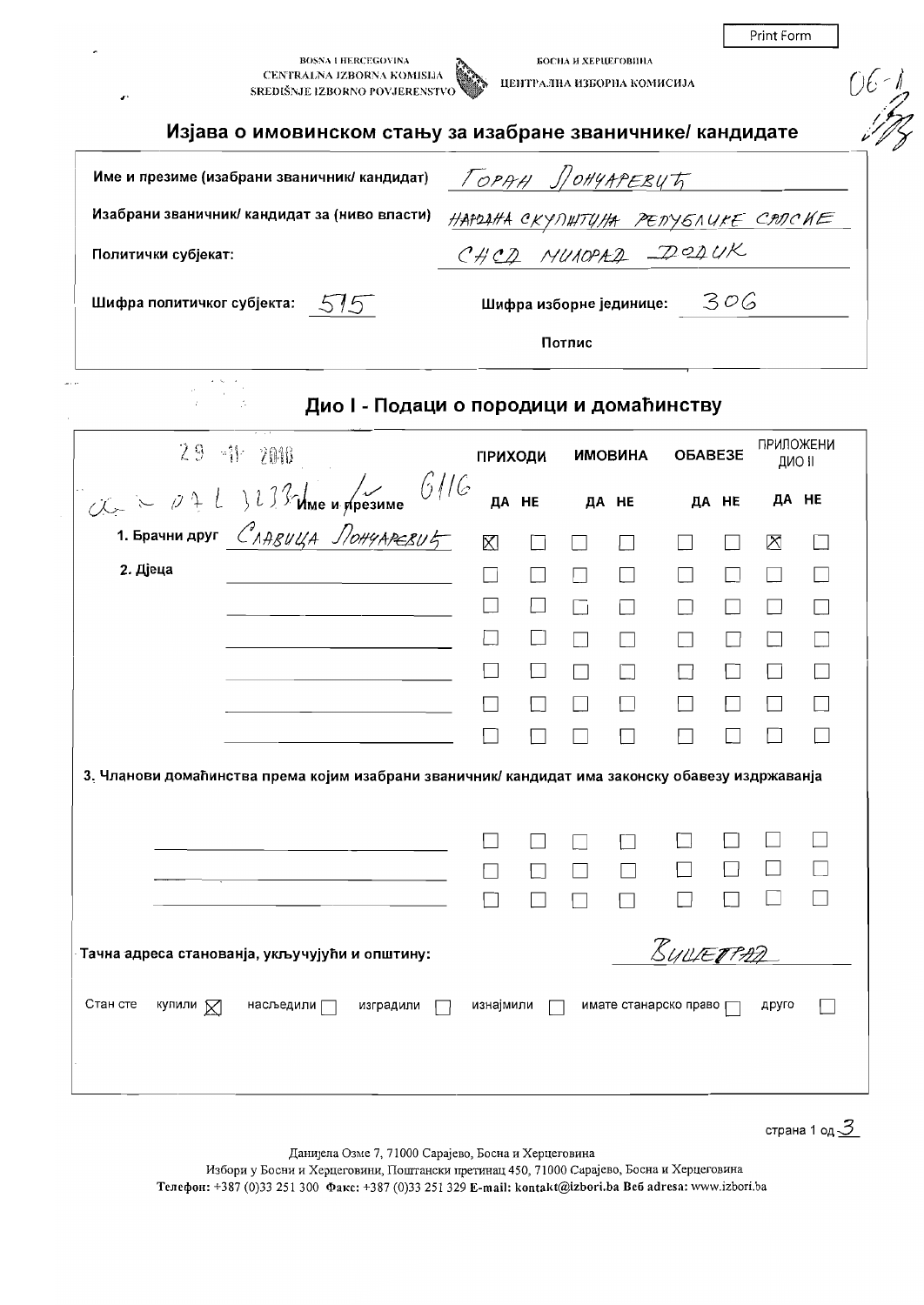за којег је у првом дијелу наведено да има приходе, имовину или обавезе.

|                                                            | Врста приход                  | Период(од -до)                                                                                                                                                |                   | Износ прихода (KM)    |
|------------------------------------------------------------|-------------------------------|---------------------------------------------------------------------------------------------------------------------------------------------------------------|-------------------|-----------------------|
|                                                            | ДА<br>HE                      |                                                                                                                                                               |                   |                       |
| 1. Плата                                                   | X                             | $01.01 - 31.12.2009$                                                                                                                                          |                   | <u>20 ро0, оо</u>     |
| 2. Пензија                                                 |                               |                                                                                                                                                               |                   |                       |
| 3. Накнада                                                 | $\boxtimes$<br>$\mathsf{L}$   | $01.01. - 31.12.2009.$                                                                                                                                        |                   | 20000,00              |
| 4. Комисија                                                |                               |                                                                                                                                                               |                   |                       |
| 5. Хонорар                                                 | X                             | $01.01. - 31.12.2009$                                                                                                                                         | 400,00            |                       |
| 6. Друго                                                   |                               |                                                                                                                                                               |                   |                       |
|                                                            |                               | укупна вриједност $40400,00$                                                                                                                                  |                   |                       |
|                                                            | HE<br>ДА                      | Врста имовине Подаци о имовини Држава у којој имате имовину                                                                                                   |                   | <b>Вриједност(KM)</b> |
| 1. Стан                                                    | X                             | 60 m2<br>314                                                                                                                                                  |                   | 30 000,00             |
| 2. Kyha<br>3. Земљиште                                     |                               |                                                                                                                                                               |                   |                       |
| 4. Пословни простор                                        |                               |                                                                                                                                                               |                   |                       |
|                                                            |                               |                                                                                                                                                               |                   |                       |
| 5. Фирма<br>6. Возило                                      |                               | 37H                                                                                                                                                           |                   | <u>10,000,00</u>      |
| 7. Обвезнице                                               | 区<br>$\overline{\phantom{a}}$ | FORD MONDEO                                                                                                                                                   |                   |                       |
| 8. Дионице                                                 |                               |                                                                                                                                                               |                   |                       |
| 9. Рачун у банци                                           |                               |                                                                                                                                                               |                   |                       |
| 10. Друго                                                  |                               |                                                                                                                                                               |                   |                       |
|                                                            |                               | укупна вриједност                                                                                                                                             |                   | 40.000,<br>OO         |
| Херцегоивини и иностранству                                | ДА<br>HE                      | ОБАВЕЗЕ - Наведите сва дуговања, обавезе, мјенице, кредите и јемства за такве обавезе у Босни и<br>Врста обавезе Име или назив повјериоца Датум измирења дуга |                   | Вриједност (КМ)       |
| 1. Дугованја<br>2. Обавезе                                 |                               |                                                                                                                                                               |                   |                       |
| 3. Мјенице                                                 |                               |                                                                                                                                                               |                   |                       |
|                                                            |                               |                                                                                                                                                               |                   |                       |
|                                                            |                               |                                                                                                                                                               |                   |                       |
| 4. Кредит                                                  |                               |                                                                                                                                                               |                   |                       |
|                                                            |                               |                                                                                                                                                               |                   |                       |
|                                                            |                               |                                                                                                                                                               |                   |                       |
| 5. Јемства<br>6. Друго<br>Мјесто и датум $2G.$ //. $2D1O.$ |                               |                                                                                                                                                               | укупна вриједност |                       |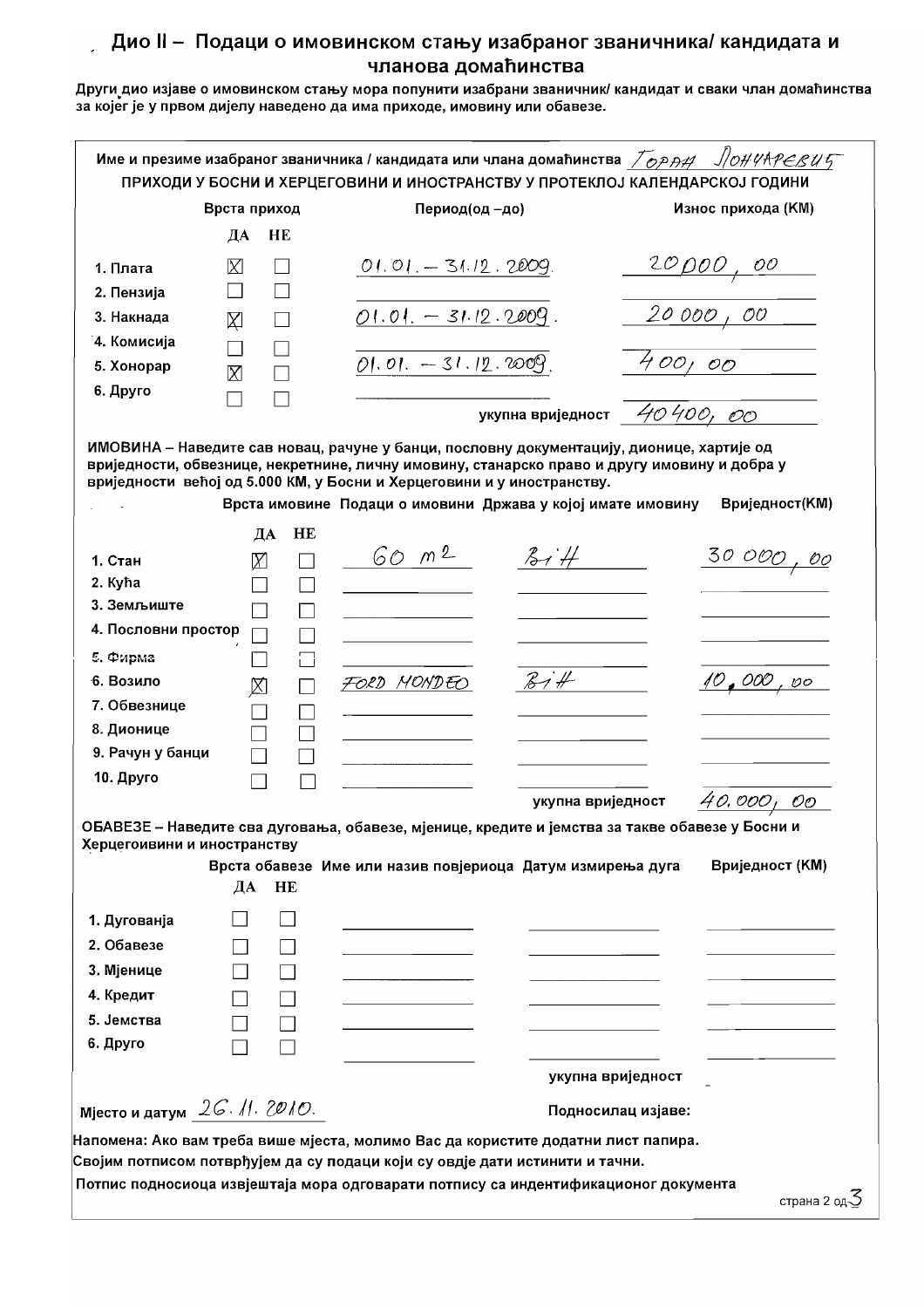Други, дио изјаве о имовинском стању мора попунити изабрани званичник/ кандидат и сваки члан домаћинства за којег је у првом дијелу наведено да има приходе, имовину или обавезе.

|                                          | Врста приход |    | Период(од -до)                                                                                  | Износ прихода (KM)    |
|------------------------------------------|--------------|----|-------------------------------------------------------------------------------------------------|-----------------------|
|                                          | ДА           | HE |                                                                                                 |                       |
| 1. Плата                                 | 囟            |    | $01.01 - 31.12.2009$                                                                            | 20 000 , 00           |
| 2. Пензија                               |              |    |                                                                                                 |                       |
| 3. Накнада                               | $\boxtimes$  |    | $01.01 - 31.12.0009$ .                                                                          | 4000,00               |
| 4. Комисија                              |              |    |                                                                                                 |                       |
| 5. Хонорар                               |              |    |                                                                                                 |                       |
| 6. Друго                                 |              |    |                                                                                                 |                       |
|                                          |              |    | укупна вриједност $24000,00$                                                                    |                       |
| .1. Стан                                 | ДА           | HE | Врста имовине Подаци о имовини Држава у којој имате имовину                                     | <b>Вриједност(KM)</b> |
| 2. Kyha                                  |              |    |                                                                                                 |                       |
| 3. Земљиште                              |              |    |                                                                                                 |                       |
| 4. Пословни простор                      |              |    |                                                                                                 |                       |
| 5. Фирма                                 |              |    |                                                                                                 |                       |
| 6. Возило                                |              |    |                                                                                                 |                       |
| 7. Обвезнице                             |              |    |                                                                                                 |                       |
| 8. Дионице                               |              |    |                                                                                                 |                       |
| 9. Рачун у банци                         |              |    |                                                                                                 |                       |
| 10. Друго                                |              |    |                                                                                                 |                       |
|                                          |              |    | укупна вриједност                                                                               |                       |
| Херцегоивини и иностранству              |              |    | ОБАВЕЗЕ - Наведите сва дуговања, обавезе, мјенице, кредите и јемства за такве обавезе у Босни и |                       |
|                                          |              |    | Врста обавезе Име или назив повјериоца Датум измирења дуга                                      | Вриједност (KM)       |
|                                          | ДА           | HE |                                                                                                 |                       |
| 1. Дугованја                             |              |    |                                                                                                 |                       |
|                                          |              |    |                                                                                                 |                       |
|                                          |              |    |                                                                                                 |                       |
|                                          |              |    |                                                                                                 |                       |
| 2. Обавезе<br>3. Мјенице<br>4. Кредит    |              |    |                                                                                                 |                       |
| 5. Јемства                               |              |    |                                                                                                 |                       |
|                                          |              |    |                                                                                                 |                       |
|                                          |              |    |                                                                                                 |                       |
| 6. Друго<br>Мјесто и датум $26.11.2010.$ |              |    | укупна вриједност<br>Подносилац изјаве:                                                         |                       |

 $\ddot{\phantom{a}}$ 

 $\omega_{\rm{max}}$  ,  $\omega_{\rm{max}}$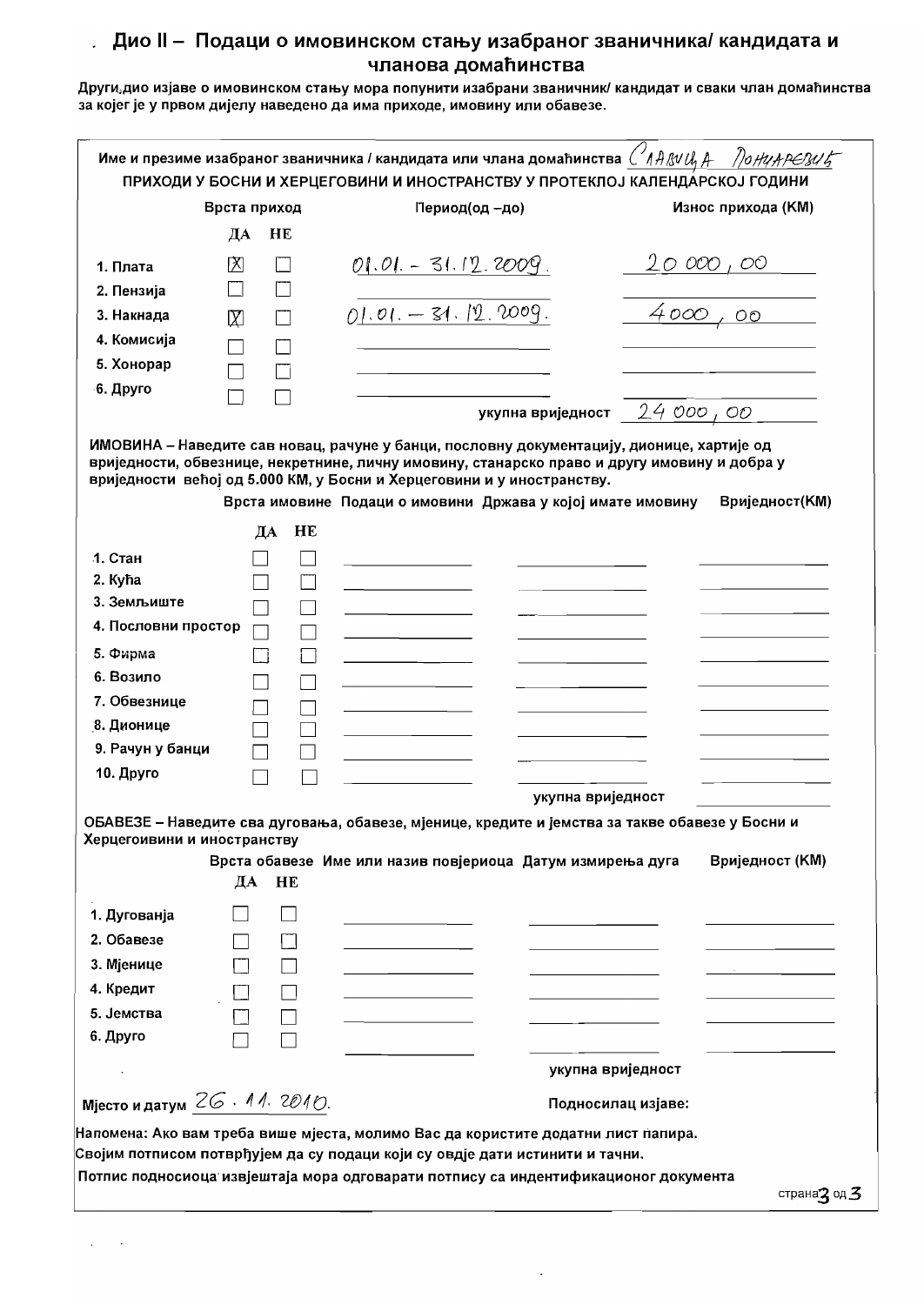$O6 - 1$ 

**BOSNA I HERCEGOVINA** CENTRALNA IZBURNA KOMISIJA **SREDIŠNJE IZHORNO POVJERENSTVO** 



**БОСНА И ХЕРЦЕГС НИЗА** 

ЦЕНТРАДНА ИЗБОРНА КОМИСИЈА

#### Изјава о имовинском стању за изабране званичнике/ кандидате

|                          |                                                                                                                                                           | Име и презиме (изабрани званичник/ кандидат)                                                     | AIEKCOMPOD TOWALL |         |        |                         |        |                |           |                                  |
|--------------------------|-----------------------------------------------------------------------------------------------------------------------------------------------------------|--------------------------------------------------------------------------------------------------|-------------------|---------|--------|-------------------------|--------|----------------|-----------|----------------------------------|
|                          |                                                                                                                                                           | Изабрани званичник кандидат за (ниво власти)                                                     |                   |         |        |                         |        |                |           | Laposchu boerakum ----           |
|                          | Политички субјекат:                                                                                                                                       |                                                                                                  |                   |         |        |                         |        |                |           | Mapirina gerroeportuis uporperco |
|                          | Шифра политичког субјекта:                                                                                                                                |                                                                                                  |                   |         |        | Шифра изборне јединице: |        |                |           |                                  |
|                          |                                                                                                                                                           |                                                                                                  |                   |         | Потиче |                         |        |                |           |                                  |
|                          | а і наналежы <del>ла</del><br>І <i>і заналежна</i> я<br>'ralna išborna konigij <u>a</u><br>ТРА <i>Х</i> НА ИУБОГЛА ХОЖЛСТИ<br><b>WEAKIK TENGREW FOVIN</b> | Дио I - Подаци о породици и домаћинству                                                          |                   |         |        |                         |        |                |           |                                  |
| IMLJERTI                 | <b>Klasses writings</b>                                                                                                                                   |                                                                                                  |                   | ПРИХОДИ |        | <b>MMOBMHA</b>          |        | <b>OBABE3E</b> |           | <b>ПРИЛОЖЕНИ</b><br>ДИО !!       |
| <b><i>AN ANCHORS</i></b> |                                                                                                                                                           | <b>TOOL STARTS OF A</b><br>Име и/презиме                                                         | ДА                | HE      | ДА     | he                      | ДА     | he             | ДА        | he                               |
|                          | 1. Брачки друг                                                                                                                                            | $\frac{102478644}{5}$                                                                            | 丒                 |         | ٣      | ⊠                       | ŧΙ     | ⊠              | 13        | П                                |
| $\mathcal{A}^U$          | 2. Діеца                                                                                                                                                  |                                                                                                  |                   | Ķ.      | □      | 风                       |        | K              | 冂         | Г                                |
|                          |                                                                                                                                                           | Tapyle                                                                                           | $\Box$            | 冈       | $\Box$ | Ÿ.                      |        | ⊠              | □         |                                  |
|                          |                                                                                                                                                           |                                                                                                  |                   | ℿ       | П      | E.I                     | ίł     |                | $\Box$    |                                  |
|                          |                                                                                                                                                           |                                                                                                  |                   | 囗       | ! !    | ۱٦                      | آ آ    |                | Ð         | لَّ⊾َ                            |
|                          |                                                                                                                                                           |                                                                                                  |                   | □       | П      | Г)                      | L.)    | $\left($       |           | ί.                               |
|                          |                                                                                                                                                           |                                                                                                  | Г)                | П       | ŪJ     |                         | l (    | $\Box$         | E.        | $\lceil \rceil$                  |
|                          |                                                                                                                                                           | 3. Чланови домаћинства према којим изабрани званичник/ кандидат има законску обавезу издржаванја |                   |         |        |                         |        |                |           |                                  |
|                          |                                                                                                                                                           |                                                                                                  |                   |         |        |                         |        |                |           |                                  |
|                          |                                                                                                                                                           | Lobar<br>Ketupara                                                                                | IJ                | LJ      |        | Ū                       | U      |                | $\vert$ ] | E)                               |
|                          |                                                                                                                                                           |                                                                                                  |                   |         |        | $\Box$                  |        | া              | 冂         | ET.                              |
|                          |                                                                                                                                                           |                                                                                                  | £Э                | $\Box$  |        | $\Box$                  | $\Box$ | $\Box$         | $\Box$    | LJ                               |
|                          |                                                                                                                                                           | Тачна адреса станованја, укључујући и општину:                                                   |                   |         |        |                         |        |                |           | 0049                             |
|                          |                                                                                                                                                           |                                                                                                  |                   |         |        |                         |        |                |           |                                  |
|                          |                                                                                                                                                           | Стан сте кулили [2] наслыедили [2] изградили [2] изгојмили [2] имате станарско право [2] друго   |                   |         |        |                         |        |                |           | $\Box^1$                         |
|                          |                                                                                                                                                           |                                                                                                  |                   |         |        |                         |        |                |           |                                  |
|                          |                                                                                                                                                           |                                                                                                  |                   |         |        |                         |        |                |           |                                  |

страна 1 од ....

Денијела Озме 7, 71000 Саријско, Болиа и Херцеговина

Избори у Босни в Херцеговини, Постански презинац 450, 71000 Сарајсво, Боска и Херцеговина Телефон: +387 (0)33 251 300 Фэкс: +387 (0)33 251 329 Е-изніі; kontakt@lzbori.ba Bcd adresa: www.izbori.ba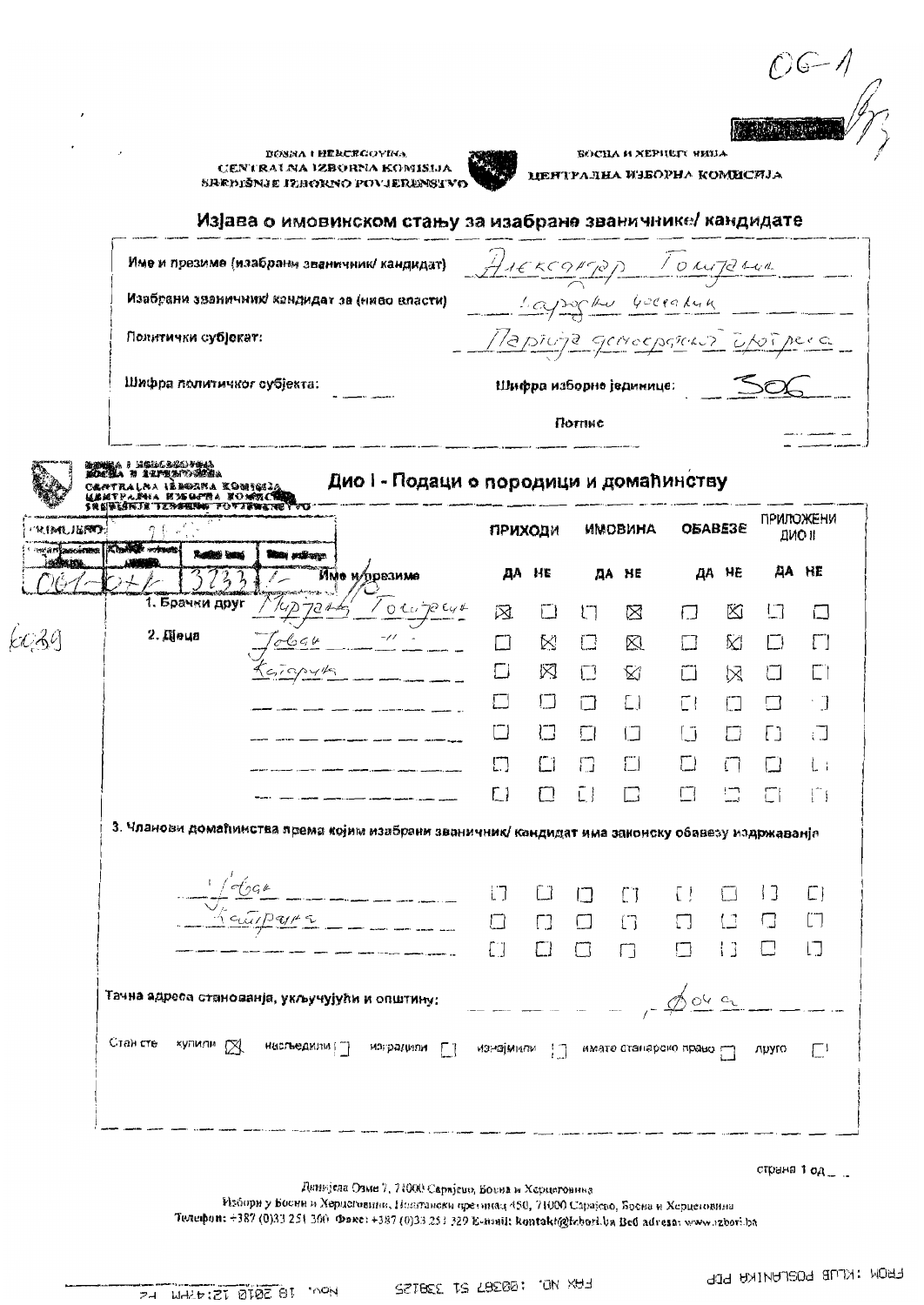$\overline{ }$ 

Други дио изјаве о имовинском стању мора полунити изабрани званичили кандидат и сваки члан домаћинства за нојет је у првом дијегу наведено да има приходе, имовину или обавезе.

|                                  | Врста приход        |             | Период(од - до)                                                                                                                                                                                                                                                                                                                                             | Износ прихода (КМ)              |
|----------------------------------|---------------------|-------------|-------------------------------------------------------------------------------------------------------------------------------------------------------------------------------------------------------------------------------------------------------------------------------------------------------------------------------------------------------------|---------------------------------|
|                                  | ЛА                  | И£          |                                                                                                                                                                                                                                                                                                                                                             |                                 |
| 1. flases                        | 図                   | IJ          | Les parise                                                                                                                                                                                                                                                                                                                                                  | $370,$ 00 $\kappa$              |
| 2. Maesuja                       | □                   | $\propto$   |                                                                                                                                                                                                                                                                                                                                                             |                                 |
| 3. Навызда                       |                     | 门           |                                                                                                                                                                                                                                                                                                                                                             |                                 |
| 4. Комисија                      | لدأ                 | Γl          |                                                                                                                                                                                                                                                                                                                                                             |                                 |
| 5. Хонорар                       | $\lceil$            | IJ          |                                                                                                                                                                                                                                                                                                                                                             | والمناصر المحفر المستور الصرافي |
| € Друго                          | Ľ,                  | m           |                                                                                                                                                                                                                                                                                                                                                             |                                 |
|                                  |                     |             | укупна ариједност                                                                                                                                                                                                                                                                                                                                           | $37900$ $\mu$                   |
|                                  | 云春                  | НE          | врста имовние. Подаци о имовини. Држава у којој имата имовину                                                                                                                                                                                                                                                                                               | Вриједност(КМ)                  |
| 1. Gran<br>2. Kyha               | $\vert \cdot \vert$ |             |                                                                                                                                                                                                                                                                                                                                                             |                                 |
| $3.3$ cm $\sim$ $\mu$ and $\sim$ |                     | $\Box$      |                                                                                                                                                                                                                                                                                                                                                             |                                 |
| 4. Послевни простор              | ن                   | Ιí          | $\frac{1}{2} \sum_{i=1}^n \frac{1}{2} \sum_{j=1}^n \frac{1}{2} \sum_{j=1}^n \frac{1}{2} \sum_{j=1}^n \frac{1}{2} \sum_{j=1}^n \frac{1}{2} \sum_{j=1}^n \frac{1}{2} \sum_{j=1}^n \frac{1}{2} \sum_{j=1}^n \frac{1}{2} \sum_{j=1}^n \frac{1}{2} \sum_{j=1}^n \frac{1}{2} \sum_{j=1}^n \frac{1}{2} \sum_{j=1}^n \frac{1}{2} \sum_{j=1}^n \frac{1}{2} \sum_{j=$ |                                 |
| 5. Фирма                         | Ι÷<br>$\mathbb{C}$  | П           |                                                                                                                                                                                                                                                                                                                                                             |                                 |
| $6.$ $B$ $39.01$                 |                     | Łj          |                                                                                                                                                                                                                                                                                                                                                             |                                 |
| 7. Обнезначе                     | ן ו                 | İΙ          |                                                                                                                                                                                                                                                                                                                                                             |                                 |
| 8. Дионице                       | L j                 | لىا<br>□    |                                                                                                                                                                                                                                                                                                                                                             |                                 |
| 9. Рачун у банци                 | 3                   |             |                                                                                                                                                                                                                                                                                                                                                             |                                 |
| 10. Друго                        | L !                 |             |                                                                                                                                                                                                                                                                                                                                                             |                                 |
|                                  |                     |             | укупна ариједност                                                                                                                                                                                                                                                                                                                                           |                                 |
| Харцегоисини и иностранству      | ДA                  | 31 E        | ОБАВЕЗЕ - Наводите сва дуговања, обавезе, мјенице, кредите и јамства за такве обавезе у Босим и<br>Врста обавезе. Име или назив повјориоце. Датум измирења дуга                                                                                                                                                                                             | Вриједност (КМ)                 |
| 1. Дуговано                      |                     | Ω           |                                                                                                                                                                                                                                                                                                                                                             |                                 |
| $2.05$ aue.se                    | $\Box$ $\Box$       |             |                                                                                                                                                                                                                                                                                                                                                             |                                 |
| э. Мјенице                       | $\square$ 11        |             |                                                                                                                                                                                                                                                                                                                                                             |                                 |
| 4. Крадит                        |                     | $\Box$      |                                                                                                                                                                                                                                                                                                                                                             |                                 |
| 5. JOMCTES                       | rin.<br>Die         | لسم<br>أسنا |                                                                                                                                                                                                                                                                                                                                                             |                                 |
| 6. Lipyro                        | $\Box$              | Γi          |                                                                                                                                                                                                                                                                                                                                                             |                                 |
|                                  |                     |             | укупиа вриједност                                                                                                                                                                                                                                                                                                                                           |                                 |
|                                  |                     |             |                                                                                                                                                                                                                                                                                                                                                             |                                 |
| $M$ ecroncary opera 18.11 2011.  |                     |             | Подносилан изјаве:                                                                                                                                                                                                                                                                                                                                          |                                 |

 $\epsilon$  and  $\epsilon$